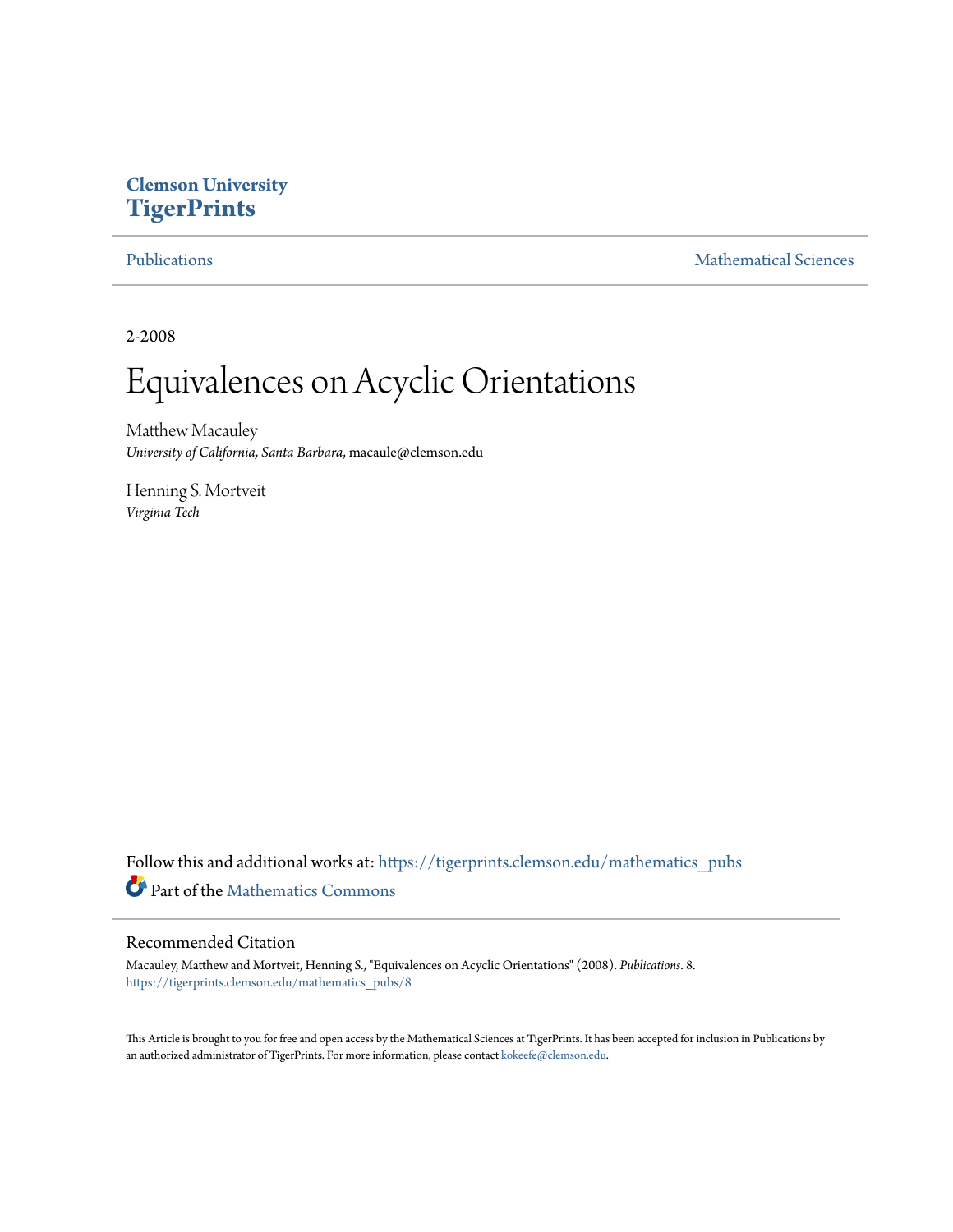Matthew Macauley $^{1,3},$  Henning S. Mortveit $^{2,3}$ 

<sup>1</sup> Department of Mathematics, UCSB

<sup>2</sup> Department of Mathematics, Virginia Tech

<sup>3</sup> NDSSL, VBI, Virginia Tech, e-mail: {macauley, henning.mortveit}@vt.edu <sup>\*</sup>

29 February, 2008

Key words Acyclic orientations, partially ordered sets, equivalence, permutations, shift, reflection, Tutte polynomial.

Abstract The cyclic and dihedral groups can be made to act on the set  $Acyc(Y)$  of acyclic orientations of an undirected graph Y, and this gives rise to the equivalence relations  $\sim_{\kappa}$  and  $\sim_{\delta}$ , respectively. These two actions and their corresponding equivalence classes are closely related to combinatorial problems arising in the context of Coxeter groups, sequential dynamical systems, the chip-firing game, and representations of quivers.

In this paper we construct the graphs  $C(Y)$  and  $D(Y)$  with vertex sets  $Acyc(Y)$  and whose connected components encode the equivalence classes. The number of connected components of these graphs are denoted  $\kappa(Y)$  and  $\delta(Y)$ , respectively. We characterize the structure of  $C(Y)$  and  $D(Y)$ , show how  $\delta(Y)$  can be derived from  $\kappa(Y)$ , and give enumeration results for  $\kappa(Y)$ . Moreover, we show how to associate a poset structure to each  $\kappa$ -equivalence class, and we characterize these posets. This allows us to create a bijection from  $\mathsf{Acyc}(Y)/{\sim_\kappa}$  to  $\mathsf{Acyc}(Y')/{\sim_\kappa} \cup \mathsf{Acyc}(Y'')/{\sim_\kappa},$  where  $Y'$  and  $Y''$  denote edge deletion and edge contraction for a cycle-edge in  $Y$ , respectively, which in turn shows that  $\kappa(Y)$  may be obtained by an evaluation of the Tutte polynomial at  $(1, 0)$ .

#### 1 Introduction

An acyclic orientation  $O_Y$  of an undirected graph Y induces a partial ordering on the vertex set v[Y] by  $i \leq_{O_Y} j$  if there is a directed path from i to j

<sup>⋆</sup> This work was partially supported by Fields Institute in Toronto, Canada. 2000 Mathematics Subject Classification: 06A06;05A99;05C20;20F55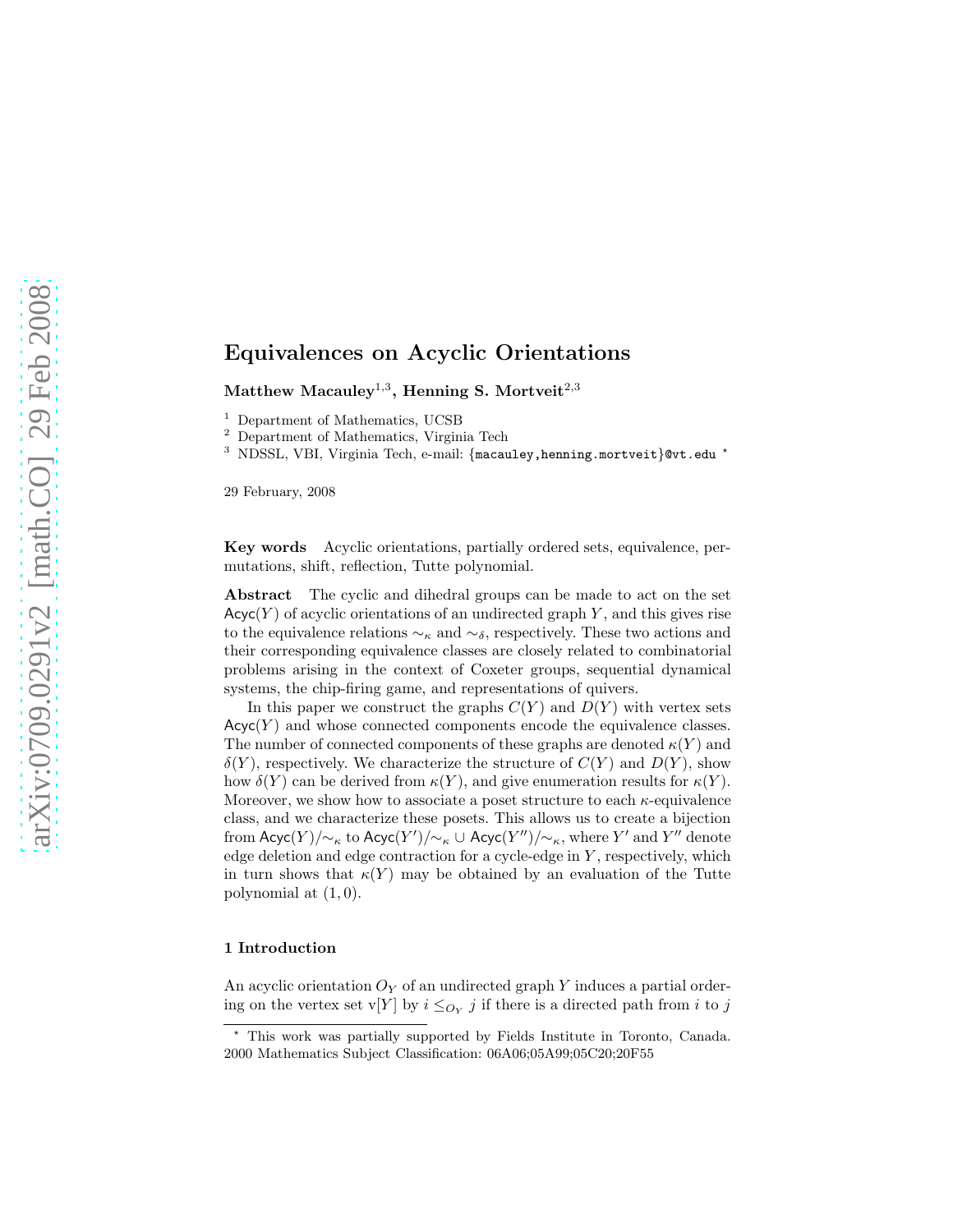in  $O_Y$ . A cyclic 1-shift (left) of a linear extension of  $O_Y$  corresponds to converting a source of  $O_Y$  into a sink. This source-to-sink operation on  $Acyc(Y)$ gives rise to the equivalence relation denoted  $\sim_{\kappa}$ . Reversing a linear extension of  $O<sub>Y</sub>$  corresponds to reflecting all edge orientations in  $O<sub>Y</sub>$ . The coarser equivalence relation on  $Acyc(Y)$  obtained through source-to-sink operations and reflections is denoted  $\sim_{\delta}$ .

This paper is organized as follows. In Section [3](#page-3-0) we construct the equivalence relations  $\sim_{\kappa}$  and  $\sim_{\delta}$ , and graphs  $C(Y)$  and  $D(Y)$  that have vertex set  $Acyc(Y)$ , and whose connected components corresponds to  $\kappa$ - and  $\delta$ equivalence classes, respectively. We let  $\kappa(Y)$  and  $\delta(Y)$  denote the number of equivalence classes. In Section [4](#page-5-0) we study the structure and properties of the graphs  $C(Y)$  and  $D(Y)$ , show how  $\delta(Y)$  can be determined from  $\kappa(Y)$ , and give bounds for these quantities. In Section [5](#page-7-0) we show that one may associate a poset to each  $\kappa$ -equivalence class and use this to establish the bijection

$$
\Theta\colon \mathsf{Acyc}(Y)/\!\!\sim_\kappa \longrightarrow \big(\mathsf{Acyc}(Y'_e)/\!\!\sim_\kappa\big)\, \bigcup \, \big(\mathsf{Acyc}(Y''_e)/\!\!\sim_\kappa\big)\;, \qquad \quad (1)
$$

where  $Y'_e$  and  $Y''_e$  are the graphs formed by deleting and contracting a nonbridge edge  $e$  of  $Y$ , respectively. This leads to a new proof of a recursion relation for  $\kappa(Y)$  in [\[9\]](#page-17-0). Finally, in the summary, we discuss how these constructions arise in other areas of mathematics, such as sequential dynamical systems, Coxeter groups, the chip-firing game, and the representation theory of quivers.

#### 2 Terminology and Background

Let Y be an undirected, simple and loop-free graph with vertex set  $v[Y] =$  $\{1, 2, \ldots, n\}$  and edge set e[Y]. We let  $S_Y$  denote the set of total orders (i.e., permutations) of v[Y]. In [\[13](#page-17-1)] an equivalence relation  $\sim_Y$  is introduced on  $S_Y$  through the *update graph*  $U(Y)$  of Y. The update graph has vertex set  $S_Y$ , and two distinct vertices  $\pi = (\pi_i)_i$  and  $\pi' = (\pi'_i)_i$  are adjacent if they differ in exactly two consecutive elements  $\pi_k$  and  $\pi_{k+1}$  such that  $\{\pi_k, \pi_{k+1}\}\notin \mathcal{e}[Y]$ . The equivalence relation  $\sim_Y$  is defined by  $\pi \sim_Y \pi'$  if  $\pi$ and  $\pi'$  are connected in  $U(Y)$ . We denote the equivalence class containing  $\pi$  by  $[\pi]_Y$ , and set

$$
S_Y/\sim_Y = \{ [\pi]_Y \mid \pi \in S_Y \} .
$$

This corresponds to partially commutative monoids as defined in [\[3](#page-17-2)], but restricted to fixed length permutations over  $v[Y]$  and with commutation relations encoded by non-adjacency in the graph Y .

Orientations of Y are represented as maps  $O_Y: e[Y] \longrightarrow v[Y] \times v[Y],$ which may also be viewed as directed graphs. The set of acyclic orientations of Y is denoted  $Acyc(Y)$ , and we set  $\alpha(Y) = |Acyc(Y)|$ . Every acyclic orientation defines a partial ordering on  $v[Y]$  where the covering relations are  $i \leq_{O_Y} j$  if  $\{i, j\} \in \mathcal{e}[Y]$  and  $O_Y(\{i, j\}) = (i, j)$ . The set of linear extensions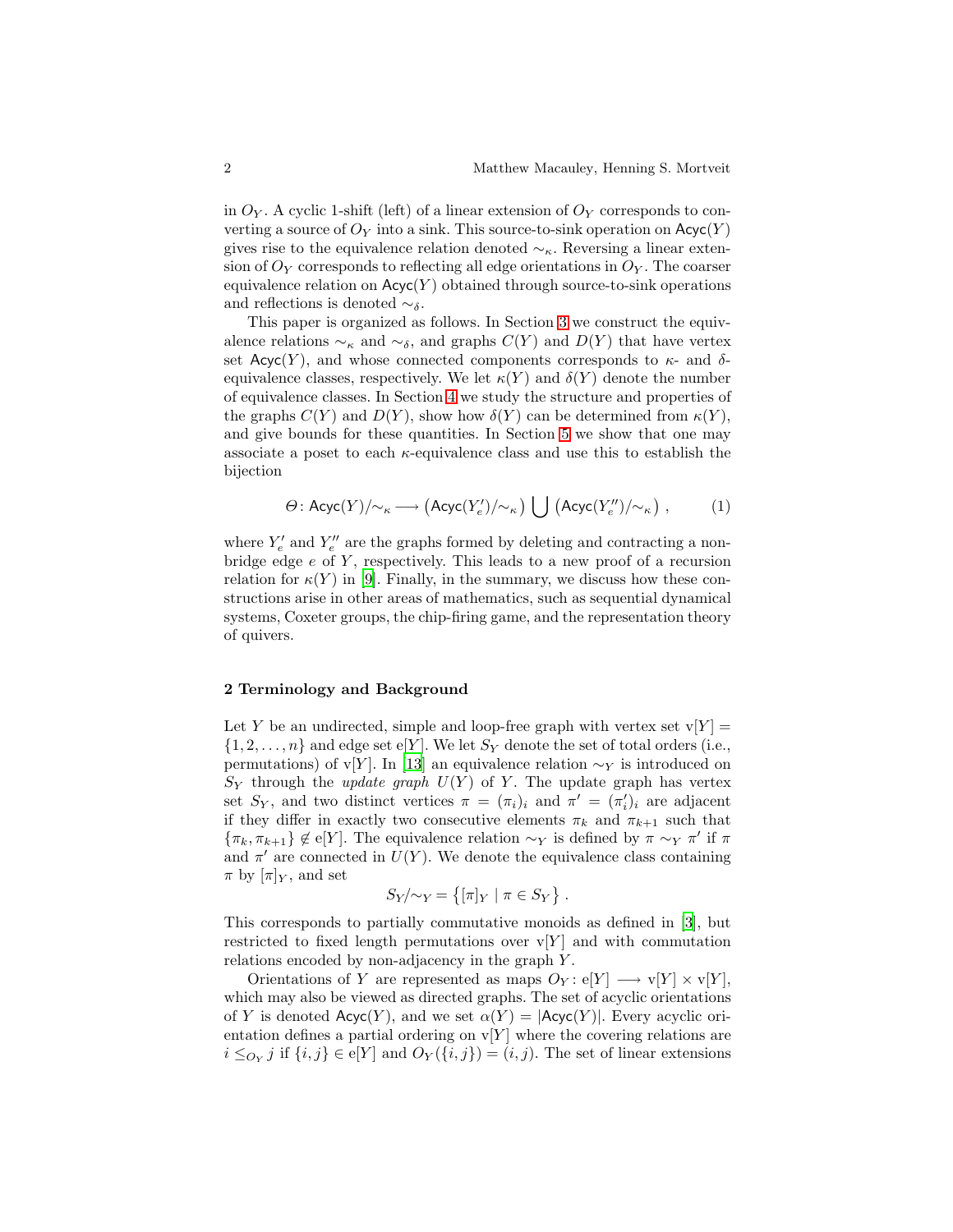of  $O_Y$  contains precisely the permutations  $\pi \in S_Y$  such that if  $i \leq_{O_Y} j$ , then *i* precedes *j* in  $\pi$ . Through the ordering of v[Y], every permutation  $\pi \in S_Y$  induces a canonical linear order on v[Y], see [\[13](#page-17-1)]. Moreover, each permutation  $\pi \in S_Y$  induces an acyclic orientation  $O_Y^{\pi} \in \mathsf{Acyc}(Y)$  defined by  $O_Y^{\pi}(\{i, j\}) = (i, j)$  if i precedes j in  $\pi$  and  $O_Y^{\pi}(\{i, j\}) = (j, i)$  otherwise. The bijection

<span id="page-3-1"></span>
$$
f_Y: S_Y/\sim_Y \longrightarrow \text{Acyc}(Y) , \qquad f_Y([\pi]_Y) = O_Y^{\pi} , \qquad (2)
$$

from [\[13\]](#page-17-1) allows us to identify equivalence classes and acyclic orientations. The number of equivalence classes under  $\sim_Y$  is therefore given by  $\alpha(Y)$ .

For  $O_Y \in \mathsf{Acyc}(Y)$  and  $e = \{v, w\} \in e[Y]$  let  $O_Y^{\rho(e)}$  be the orientation of Y obtained from  $O_Y$  by reversing the edge-orientation of e. Let  $Y'_e$  and  $Y''_e$  denote the graphs obtained from Y by deletion and contraction of  $e$ , respectively, and let  $O_{Y'}$  and  $O_{Y''}$  denote the induced orientations of  $O_Y$ under these operations. The bijection

<span id="page-3-2"></span>
$$
\beta_e \colon \text{Acyc}(Y) \longrightarrow \text{Acyc}(Y'_e) \cup \text{Acyc}(Y''_e) \tag{3}
$$

defined by

$$
O_Y \longmapsto \begin{cases} O'_Y \ , \quad O_Y^{\rho(e)} \not\in \mathsf{Acyc}(Y), \\ O'_Y \ , \quad O_Y^{\rho(e)} \in \mathsf{Acyc}(Y) \text{ and } O_Y(e) = (v,w) \ , \\ O''_Y \ , \quad O_Y^{\rho(e)} \in \mathsf{Acyc}(Y) \text{ and } O_Y(e) = (w,v) \ . \end{cases}
$$

is well-known, and shows that one may compute  $\alpha(Y)$  through the recursion relation

$$
\alpha(Y) = \alpha(Y'_e) + \alpha(Y''_e) ,
$$

valid for any  $e \in e[Y]$ .

#### <span id="page-3-0"></span>3 Graph Constructions for Equivalence Relations

#### 3.1 Relations on  $S_Y/\sim_Y$

Using cycle notation, let  $\sigma, \rho \in S_n$  be the elements

$$
\sigma = (n, n-1, \ldots, 2, 1), \qquad \rho = (1, n)(2, n-1) \cdots (\lceil \frac{n}{2} \rceil, \lfloor \frac{n}{2} \rfloor + 1),
$$

and let  $C_n$  and  $D_n$  be the subgroups

$$
C_n = \langle \sigma \rangle \quad \text{and} \quad D_n = \langle \sigma, \rho \rangle \,. \tag{4}
$$

Both  $C_n$  and  $D_n$  act on  $S_Y$  via  $g \cdot (\pi_1, ..., \pi_n) = (\pi_{g^{-1}(1)}, ..., \pi_{g^{-1}(n)})$ . Define  $\boldsymbol{\sigma}_s(\pi) = \sigma^s \cdot \pi$ , so that, e.g.  $\boldsymbol{\sigma}_1(\pi) = \sigma \cdot \pi = (\pi_2, \pi_3, \ldots, \pi_n, \pi_1)$ , and define  $\rho(\pi) = \rho \cdot \pi = (\pi_n, \pi_{n-1}, \ldots, \pi_2, \pi_1)$ . We construct two undirected graphs  $C(Y)$  and  $D(Y)$  whose vertex sets are  $S_Y/\sim_Y$ , and edge sets are

$$
e[C(Y)] = \{ \{ [\pi]_Y, [\sigma_1(\pi)]_Y \} | \pi \in S_Y \},
$$
  

$$
e[D(Y)] = \{ \{ [\pi]_Y, [\rho(\pi)]_Y \} | \pi \in S_Y \} \cup e[C(Y)].
$$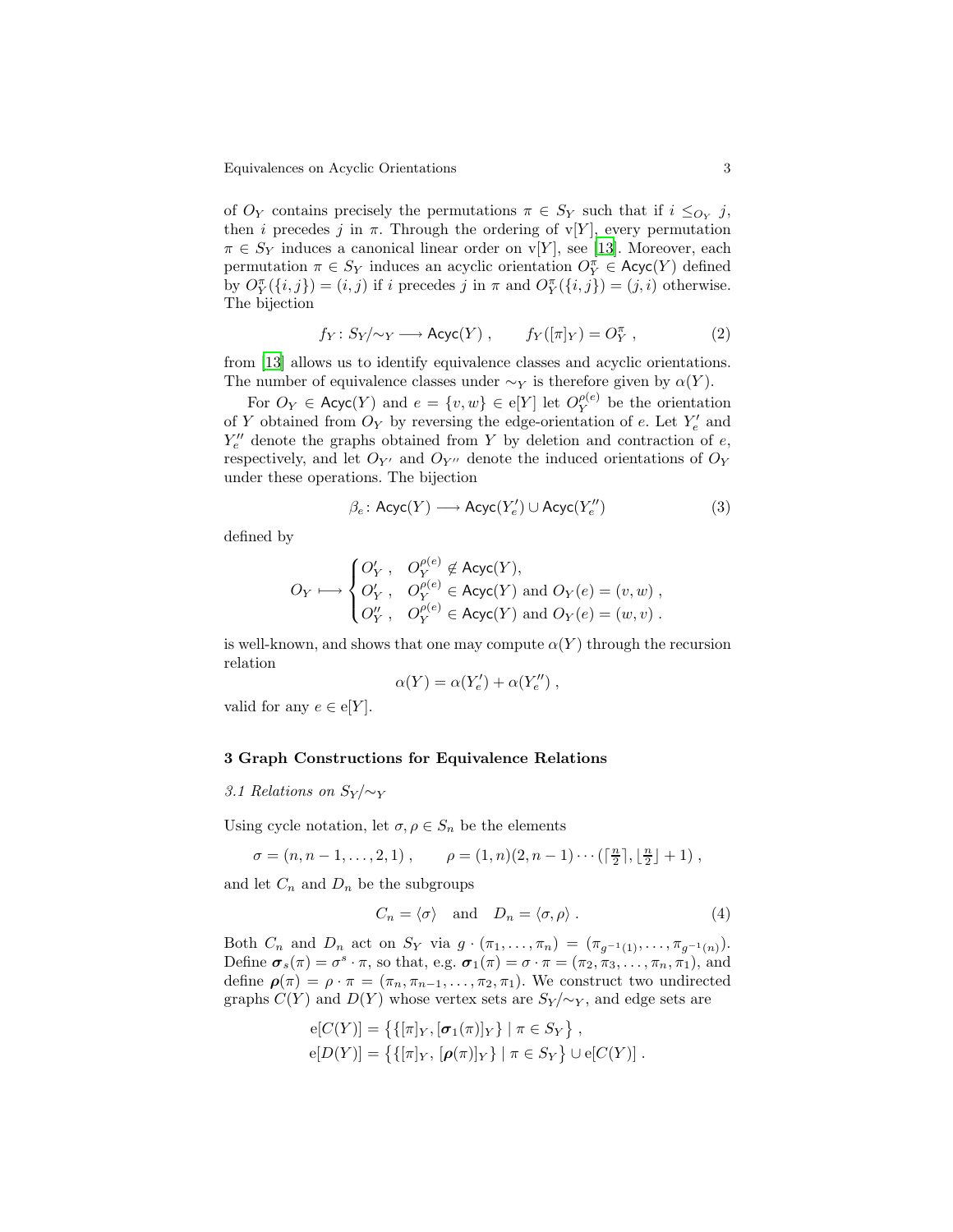Define  $\kappa(Y)$  and  $\delta(Y)$  to be the number of connected components of  $C(Y)$ and  $D(Y)$ , respectively. By construction,  $C(Y)$  is a subgraph of  $D(Y)$  and  $\delta(Y) \leq \kappa(Y)$ .

<span id="page-4-2"></span>*Example 1* Let Y be the complete bipartite graph  $K_{2,3}$ , where the partition of the vertex set is  $\{\{1,3,5\},\{2,4\}\}\.$  The graph  $U(K_{2,3})$  is shown in Figure [1](#page-4-0) with vertex labels omitted. By simply counting the components we see that  $\alpha(K_{2,3}) = 46$ . We can better understand the component structure of



<span id="page-4-0"></span>**Fig. 1** The update graph  $U(K_{2,3})$ .

 $U(K_{2,3})$  by mapping permutations as  $(\pi_i)_i \stackrel{\phi}{\mapsto} (\pi_i \mod 2)_i$ . Non-adjacency in Y coincides with parity, that is, if  $\pi \sim_Y \sigma$ , then  $\phi(\pi) = \phi(\sigma)$ . Through the map  $\phi$  we see that the 12 singleton points in  $U(K_{2,3})$  are precisely those with image 10101. Each of the 24 size-two components correspond to a pair of permutations with  $\phi$ -image of the form 01011, 11010, 01101, or 10110. The six square-components arise from the permutations with  $\phi$ -image 10011 and 11001. Finally, the permutations in the two hexagon-components are of the form 01110, and those in the two largest components have  $\phi$ -image of the form 11100 or 00111.

The graphs  $C(K_{2,3})$  and  $D(K_{2,3})$  are shown in Figure [2.](#page-4-1) The dashed lines are edges that belong to  $D(K_{2,3})$  but not to  $C(K_{2,3})$ . The vertices



<span id="page-4-1"></span>Fig. 2 The graph  $C(K_{2,3})$  contains the component on the left, and three isomorphic copies of the structure on the right (but with different vertex labels). The dashed lines are edges in  $D(K_{2,3})$  but not in  $C(K_{2,3})$ .

in Figure [2](#page-4-1) are labeled by a permutation in the corresponding equivalence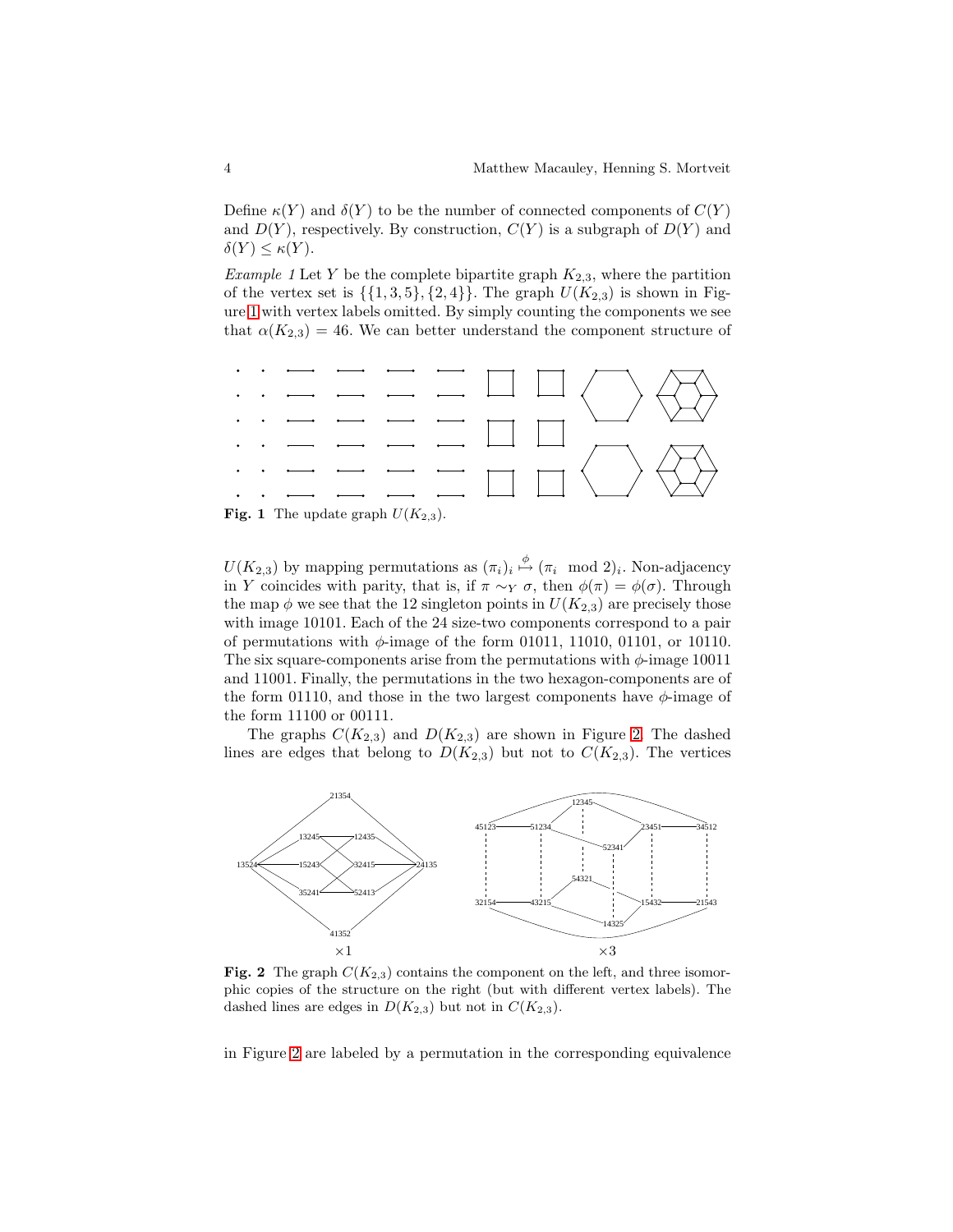class in  $S_Y/\sim_Y$ . There are three isomorphic copies of the component on the right, but only one is shown. Each of these three components contains permutations whose  $\phi$ -image is in  $\{01101, 11010, 10101, 01011, 10110\}$ . The component on the left contains all of the remaining permutations, i.e., all  $\pi$ for which  $\phi(\pi) \in \{11100, 11001, 10011, 00111, 01110\}$ . Clearly,  $\kappa(K_{2,3}) = 7$ and  $\delta(K_{2,3}) = 4$ .

Permutations from  $\sim_Y$  classes belonging to the same component in  $C(Y)$ are called  $\kappa$ -equivalent permutations, as are the corresponding acyclic orientations. For two  $\kappa$ -equivalent permutations  $\pi$  and  $\pi'$  there is a sequence of adjacent non-edge transpositions and cyclic shifts that map  $\pi$  to  $\pi'$ . This is simply a consequence of the definitions of  $S_Y/\sim_Y$  and  $C(Y)$ . Similarly, two permutations belonging to  $\sim_Y$  classes on the same connected component in  $D(Y)$  are called  $\delta$ -equivalent, as are their corresponding acyclic orientations.

#### 3.2 Relations on  $Acyc(Y)$

The bijection between  $S_Y/\sim_Y$  and  $Acyc(Y)$  in [\(2\)](#page-3-1) allows us to identify  $[\pi]_Y$ with the acyclic orientation  $O_Y^{\pi}$ . It is clear that mapping  $\pi \in [\pi']_Y$  to  $\sigma_1(\pi)$ corresponds precisely to converting the vertex  $\pi_1$  from a source to a sink in  $O_Y^{\pi}$ . This can be extended. Following [\[15\]](#page-17-3) we call the conversion of a source vertex to a sink vertex in  $O_Y \in \text{Acyc}(Y)$  a source-to-sink operation, or a *click*. Two orientations  $O_Y, O'_Y \in \text{Acyc}(Y)$  where  $O_Y$  can be transformed into  $O'_{Y}$  by a sequence of clicks are said to be click-related, and we write this as  $\mathbf{c}(O_Y) = O'_Y$  where  $\mathbf{c} = c_1c_2\cdots c_k$  with  $c_i \in \mathbf{v}[Y]$ . It is straightforward to verify that this click-relation is an equivalence relation on  $Acyc(Y)$ . Through the bijection in [\(2\)](#page-3-1) it is clear that a source-to-sink operation precisely encodes adjacency in the graph  $C(Y)$ , and the number of click-equivalence classes in  $Acyc(Y)$  therefore equals  $\kappa(Y)$ . The second equivalence relation on  $Acyc(Y)$  arises in the same manner by additionally identifying  $O_Y^{\pi}$  and the reverse orientation  $O_Y^{\rho(\pi)}$ , the unique orientation that satisfies  $O_Y^{\pi}(\{i, j\}) \neq O_Y^{\rho(\pi)}(\{i, j\})$  for every  $\{i, j\} \in \mathcal{e}[Y]$ .

#### <span id="page-5-0"></span>4 Structure of  $C(Y)$  and  $D(Y)$

<span id="page-5-1"></span>The following result gives insight into the component structure of the graph  $C(Y)$ .

**Proposition 1** Let Y be a connected graph on n vertices and let  $g, g' \in C_n$ with  $g \neq g'$ . Then  $[g \cdot \pi]_Y \neq [g' \cdot \pi]_Y$ .

*Proof* Assume  $g \neq g'$  with  $[g \cdot \pi]_Y = [g' \cdot \pi]_Y$ . By construction, we have  $g \cdot \pi = \sigma_s(\pi)$  and  $g' \cdot \pi = \sigma_{s'}(\pi)$ . Without loss of generality we may assume  $s' < s$ . Let  $V' \subset V = v[Y]$  be the initial subsequence of vertices in  $\sigma_{s'}(\pi)$  that occurs at the end in  $\sigma_s(\pi)$ . If any of the vertices in V' are adjacent to any of the vertices in  $V \setminus V'$  in Y it would imply that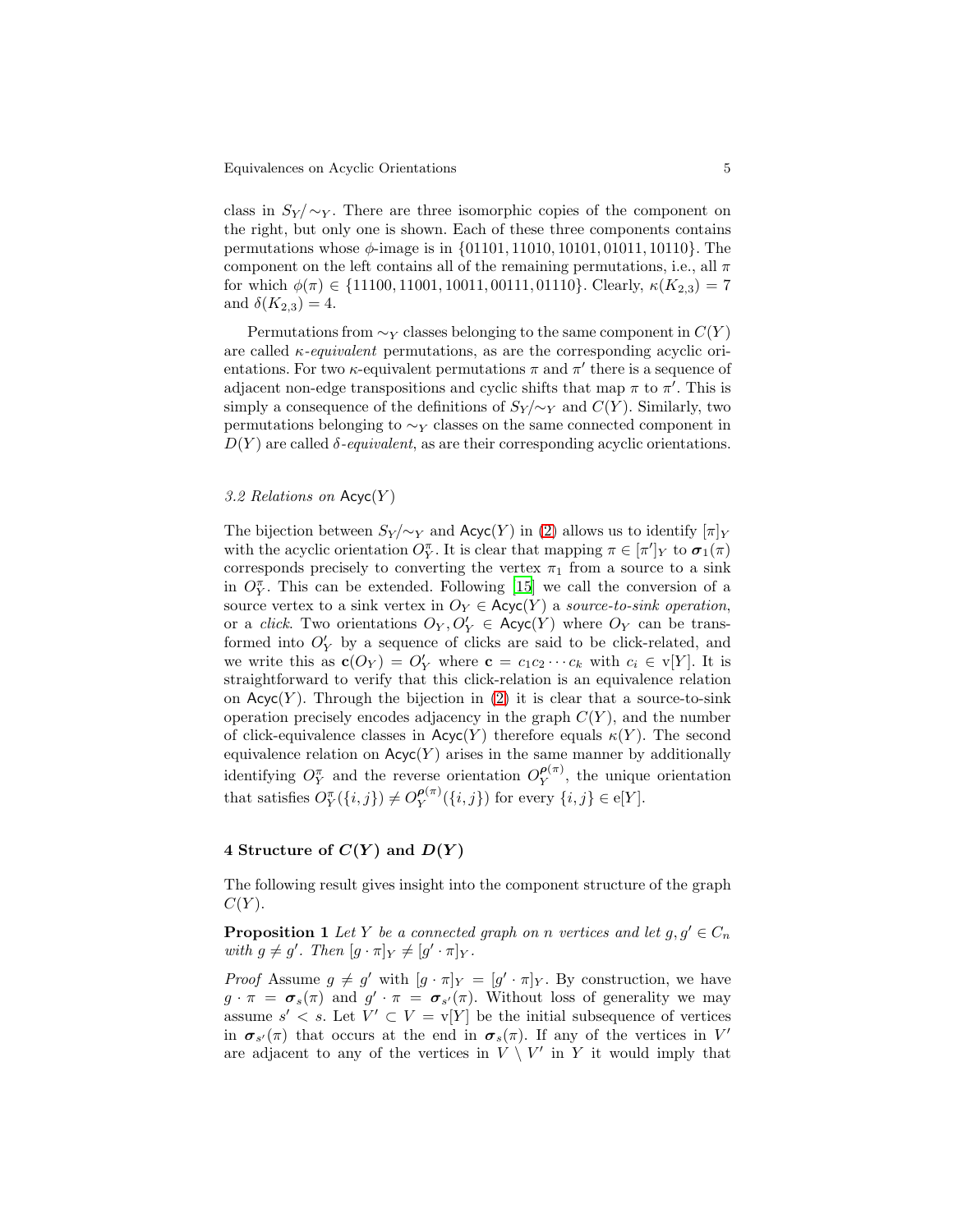$[\sigma_s(\pi)]_Y \neq [\sigma_{s'}(\pi)]_Y$ . The only possibility is that Y is not connected, but this contradicts the assumptions of the proposition. ⊓⊔

<span id="page-6-2"></span>There is a similar result to Proposition [1](#page-5-1) for  $D_n$ , albeit somewhat more restrictive.

**Proposition 2** Let Y be a connected graph on n vertices and let  $g, g' \in D_n$ with  $g \neq g'$ . If  $[g \cdot \pi]_Y = [g' \cdot \pi]_Y$  holds then Y must be bipartite.

*Proof* From  $[g \cdot \pi]_Y = [g' \cdot \pi]_Y$  it follows from Proposition [1](#page-5-1) that g and g' lie in different cosets of  $C_n$  in  $D_n$ . Without loss of generality we may assume that  $g = \sigma^s$  and  $g' = \rho \sigma^{s'}$ . Let  $m = |s' - s|$  and  $m' = n - m$ . If  $s' > s$ (resp.  $s' < s$ ) the first (resp. last) m elements of  $g \cdot \pi$  and  $g' \cdot \pi$  are the same but occur in reverse order. Call the set of these elements  $V_1$ . The remaining  $m'$  elements occur in reverse order as well in the two permutations. Let  $V_2$ denote the set of these elements. For  $[g \cdot \pi]_Y = [g' \cdot \pi]_Y$  to hold, there cannot be an edge between any two vertices in  $V_1$ , or between any two vertices in  $V_2$ . Therefore, the graph Y must be a subgraph of  $K(V_1, V_2)$ , the complete bipartite graph with vertex sets  $V_1$  and  $V_2$ . □

<span id="page-6-0"></span>Remark 1 The pairs  $(\sigma^s, \rho \sigma^{s'})$  and  $(\sigma^{s'}, \rho \sigma^{s})$  determine the same bipartite graph in the proof above. Also, the vertex sets  $V_1$  and  $V_2$  can only consist of consecutive elements in  $\pi$ .

<span id="page-6-4"></span>Remark 2 If Y is connected and bipartite then  $|\{[g \cdot \pi]_Y \mid g \in D_n\}| = 2n-1$ . This follows from the fact that at most two  $\sim_Y$  classes can coincide as all distinct pairs  $g$  and  $g'$  for which equality holds leads to different sets  $V_1({g, g'})$  and  $V_2({g, g'})$  modulo Remark [1.](#page-6-0) The existence of two or more distinct partitions of  $v[Y]$  into sets  $V_1$  and  $V_2$  as above would imply that Y is not connected.

<span id="page-6-3"></span>We next consider the quantity  $\delta(Y)$ , and will show how it is determined by  $\kappa(Y)$ .

**Lemma 1** The reflection map  $\rho: S_Y \longrightarrow S_Y$  extends to an involution

<span id="page-6-1"></span>
$$
\rho^*: \text{Acyc}(Y)/\!\!\sim_{\kappa} \longrightarrow \text{Acyc}(Y)/\!\!\sim_{\kappa} \ . \tag{5}
$$

*Proof* By the definition of  $U(Y)$  it follows that if  $\pi, \pi' \in S_Y$  are adjacent in  $U(Y)$  then so are  $\rho(\pi)$  and  $\rho(\pi')$ . It follows easily that  $\pi \sim_Y \pi'$  implies  $\rho(\pi) \sim_Y \rho(\pi')$ . The map  $\rho$  therefore extends to a map  $\hat{\rho} \colon S_Y/\sim_Y \longrightarrow S_Y/\sim_Y$ by  $\rho([\pi]_Y) = [\rho(\pi)]_Y$ . Likewise, if  $O_Y$  and  $O'_Y$  are  $\kappa$ -equivalent then so are  $\hat{\rho}(O_Y)$  and  $\hat{\rho}(O'_Y)$  [using the bijection [\(2\)](#page-3-1)], and  $\hat{\rho}$  extends to  $\rho^*$  as in [\(5\)](#page-6-1) by  $\rho^*(A) = \hat{\rho}(O_A)$  for any  $O_A \in A \in \text{Acyc}(Y)/\sim_{\kappa}$ . This map is clearly an involution since  $\rho$  itself is an involution.  $\Box$ 

**Proposition 3** Let  $Y$  be a connected undirected graph. If  $Y$  is not bipartite then  $\delta(Y) = \frac{1}{2}\kappa(Y)$ . If Y is bipartite then  $\delta(Y) = \frac{1}{2}(\kappa(Y) + 1)$ .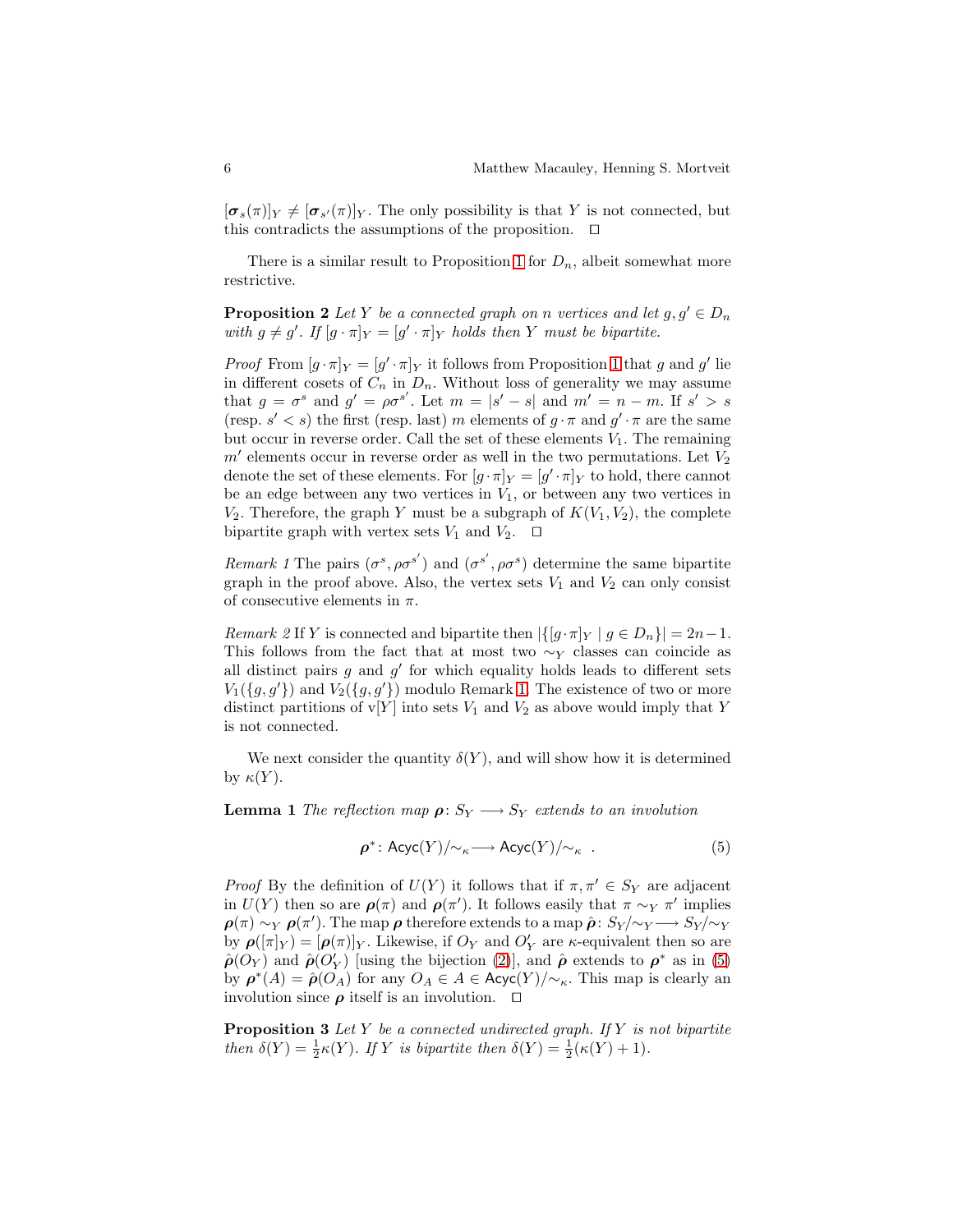Proof If Y is not bipartite then Proposition [2](#page-6-2) ensures that the involution  $\rho^*$  has no fixed points, from which we conclude that  $2\delta(Y) = \kappa(Y)$ .

For the second statement, we use Proposition [1,](#page-6-3) Remark [2,](#page-6-4) and the connectedness of Y to conclude that  $\rho^*$  has precisely one fixed point. Since  $\rho$  is an involution it follows that  $\delta(Y) = \frac{\kappa(Y) - 1}{2} + 1 = \frac{\kappa(Y) + 1}{2} = \lceil \kappa(Y)/2 \rceil$ . ⊓⊔

<span id="page-7-2"></span>Thus, we always have  $\delta(Y) = \lceil \kappa(Y)/2 \rceil$ , and we also have the following characterization of bipartite graphs:

**Corollary 1** A connected graph Y is bipartite if and only if  $\kappa(Y)$  is odd.

<span id="page-7-3"></span>For an example where  $\rho^*$  has a fixed point see Figure [2](#page-4-1) in Example [1.](#page-4-2) From Proposition [1](#page-5-1) we can derive an upper bound for  $\kappa(Y)$ .

**Proposition 4** If  $Y$  is a connected undirected graph on n vertices, then  $\kappa(Y) \leq \frac{1}{n} \alpha(Y).$ 

*Proof* By Proposition [1,](#page-5-1) for any  $\pi \in S_Y$ , the set  $\{O_Y^{\sigma_1(\pi)}, \ldots, O_Y^{\sigma_n(\pi)}\}$  contains *n* distinct acyclic orientations that are all  $\kappa$ -equivalent and the proof follows. ⊓⊔

This bound is sharp for certain graphs such as the complete graph  $K_n$ .

#### <span id="page-7-0"></span>5 Poset Structure of  $\kappa$ -Equivalence Classes

An edge  $e$  of an undirected graph Y is a *bridge* if removing  $e$  increases the number of connected components of  $Y$ . An edge that is not a bridge is a cycle-edge, or equivalently, an edge  $e$  is a cycle-edge if it is contained in a cycle traversing e precisely once. The main result in [\[9](#page-17-0)] is a recurrence relation for  $\kappa(Y)$  under edge deletion and edge contraction.

**Theorem 1 ([\[9\]](#page-17-0))** Let Y be a finite undirected graph with  $e \in e[Y]$ , and let  $Y'_e$  be the graph obtained from Y by deleting e, and let  $Y''_e$  be the graph obtained from Y by contracting e. Then

<span id="page-7-1"></span>
$$
\kappa(Y) = \begin{cases} \kappa(Y_1)\kappa(Y_2), & e \text{ is a bridge linking } Y_1 \text{ and } Y_2, \\ \kappa(Y'_e) + \kappa(Y''_e), & e \text{ is a cycle-edge}. \end{cases}
$$
(6)

The first case implies that  $\kappa(Y)$  is unaffected by removal of bridges, and is relatively straightforward to establish. However, the case where  $e$  is a cycle-edge is harder, and was proven in [\[9\]](#page-17-0) on the level of acyclic orientations. In this section, we will show how one may associate a poset with each  $\kappa$ equivalence class. The properties of this poset give us better insight into the structure of  $Acyc(Y)/\sim_{\kappa}$ . Additionally, it allows us to construct an alternative proof for Theorem [1.](#page-7-1)

Throughout, we will let  $e = \{v, w\}$  be a fixed cycle-edge of the connected graph Y, and for ease of notation we set  $Y' = Y'_e$  and  $Y'' = Y''_e$ . For  $O_Y \in \mathsf{Acyc}(Y)$  we let  $O_{Y'}$  and  $O_{Y''}$  denote the induced orientations of  $Y'$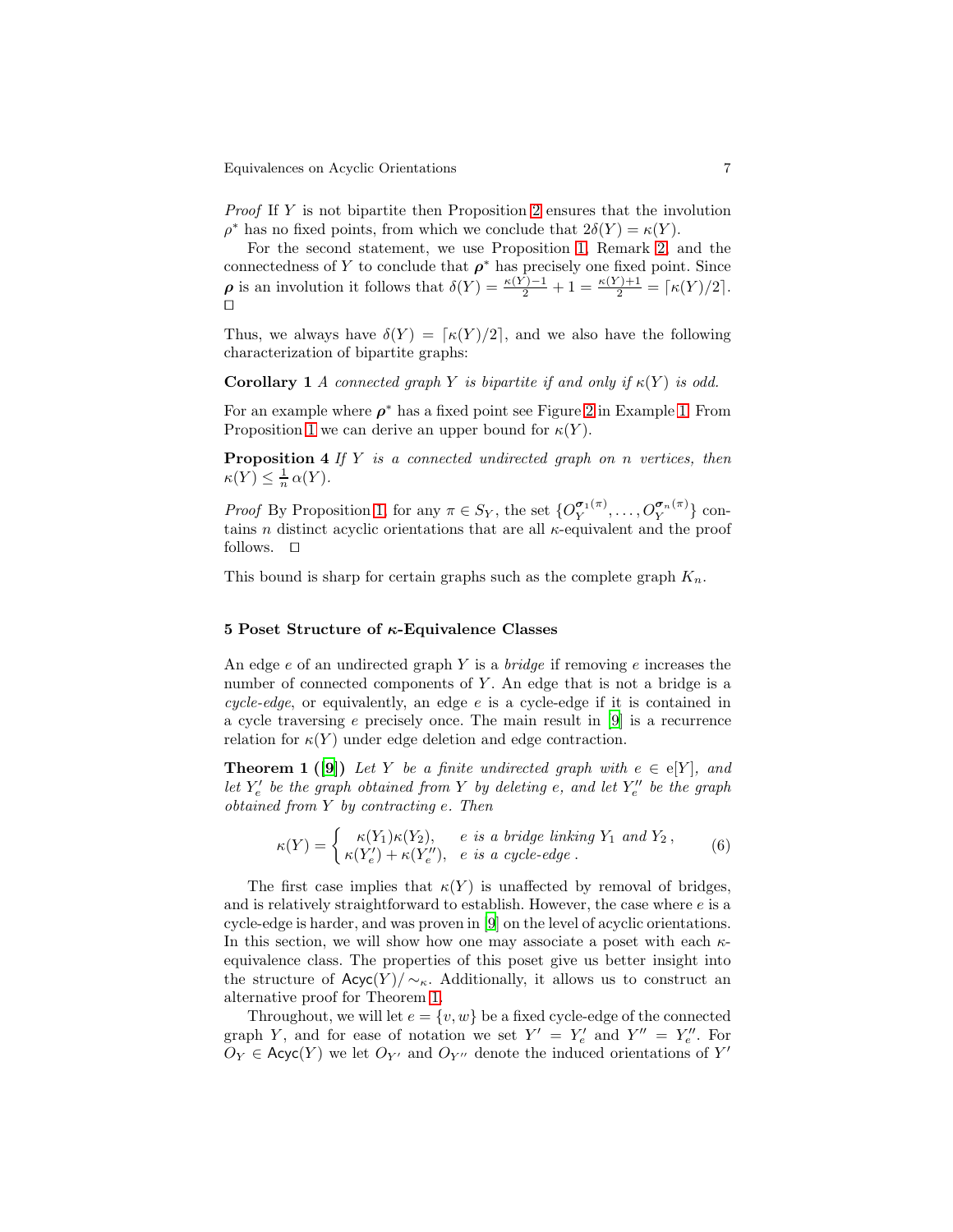and Y''. Notice that  $O_{Y'}$  is always acyclic, while  $O_{Y''}$  is acyclic if and only if there is no directed path with endpoints v and w in  $O_{Y'}$ . Finally, we let  $[O_Y]$  denote the *κ*-equivalence class containing  $O_Y$ .

The interval [a, b] of a poset  $P$  (where  $a \leq b$ ) is the subposet consisting of all  $c \in \mathcal{P}$  such that  $a \leq c \leq b$ . Viewing a finite poset  $\mathcal{P}$  as a directed graph  $D_{\mathcal{P}}$ , the interval [a, b] contains precisely the vertices that lie on a directed path from a to b, and thus is a vertex-induced subgraph of  $D_{\mathcal{P}}$ . By assumption, Y contains the edge  $\{v, w\}$ , so for all  $O_Y \in \text{Acyc}(Y)$  either  $v \leq_{O_Y} w$  or  $w \leq_{O_Y} v$ . In this section, we will study the interval  $[v, w]$  in the poset  $O_Y$  (when  $v \leq O_Y$  w) and its behavior under clicks.

**Definition 1** Let  $Acyc(Y)$  be the set of acyclic orientations of vertexinduced subgraphs of Y. We define the map

$$
\mathcal{I} \colon \mathsf{Acyc}(Y) \longrightarrow \mathsf{Acyc}_{\leq}(Y) \;,
$$

by  $\mathcal{I}(O_Y) = [v, w]$  if  $v \leq_{O_Y} w$ , and by  $\mathcal{I}(O_Y) = \emptyset$  (the null graph) otherwise. When  $\mathcal{I}(O_Y) \neq \emptyset$  we refer to  $\mathcal{I}(O_Y)$  as the vw-interval of  $O_Y$ .

Elements of  $Acyc\langle Y\rangle$  can be thought of as subposets of  $Acyc(Y)$ . Through a slight abuse of notation, we will at times refer to  $\mathcal{I}(O_Y)$  as a poset, a directed graph, or a subset of  $\mathbf{v}[O_Y]$ . In this last case, it is understood that the relations are inherited from  $O_Y$ .

For an undirected path  $P = v_1, v_2, \ldots, v_k$  in Y, we define the function

$$
\nu_P\colon \mathsf{Acyc}(Y)\longrightarrow \mathbb{Z}\ ,
$$

where  $\nu_P(O_Y)$  is the number of edges oriented as  $(v_i, v_{i+1})$  in  $O_Y$ , minus the number of edges oriented as  $(v_{i+1}, v_i)$ . It is clear that if P is a cycle, then  $\nu_P$  is preserved under clicks, and in this case,  $\nu_P$  extends to a map  $\nu_P^* \colon \mathsf{Acyc}(Y)/\!\!\sim_{\kappa} \longrightarrow \mathbb{Z}.$ 

We will now prove a series of structural results about the *vw*-interval. Since  $\{v, w\} \in \mathcal{e}[Y]$ , every *κ*-class contains at least one orientation  $O_Y$  with  $v \leq_{O_Y} w$ , and thus there is at least one element  $O_Y$  in each  $\kappa$ -class with  $\mathcal{I}(O_Y) \neq \emptyset$ . The next results shows how we can extend the notion of vwinterval from over  $Acyc(Y)$  to  $Acyc(Y)/{\sim_{\kappa}}$ .

<span id="page-8-0"></span>**Proposition 5** The map  $\mathcal I$  can be extended to a map

 $\mathcal{I}^* \colon \mathsf{Acyc}(Y)/\!\!\sim_{\kappa} \longrightarrow \mathsf{Acyc}_{\leq}(Y) \quad by \quad \mathcal{I}^*([O_Y]) = \mathcal{I}(O_Y^1) \;,$ 

where  $O_Y^1$  is any element of  $[O_Y]$  for which  $\mathcal{I}(O_Y^1) \neq \emptyset$ .

*Proof* It suffices to prove that  $\mathcal{I}^*$  is well-defined. Consider  $O_Y^1 \sim_{\kappa} O_Y^2$  with  $v \leq_{O_Y^i} w$  for  $i = 1, 2$ . To show that  $\mathcal{I}(O_Y^1) = \mathcal{I}(O_Y^2)$  let a be a vertex in  $\mathcal{I}(O_Y^1)$ . Then a lies on a directed path  $P'$  from v to w in  $O_Y^1$ , say of length  $k \geq 2$ . Let P be the cycle formed by adding vertex v to the end of P'. Clearly  $\nu_P(O_Y^1) = k - 1$  since  $O_Y^1(e) = (v, w)$ .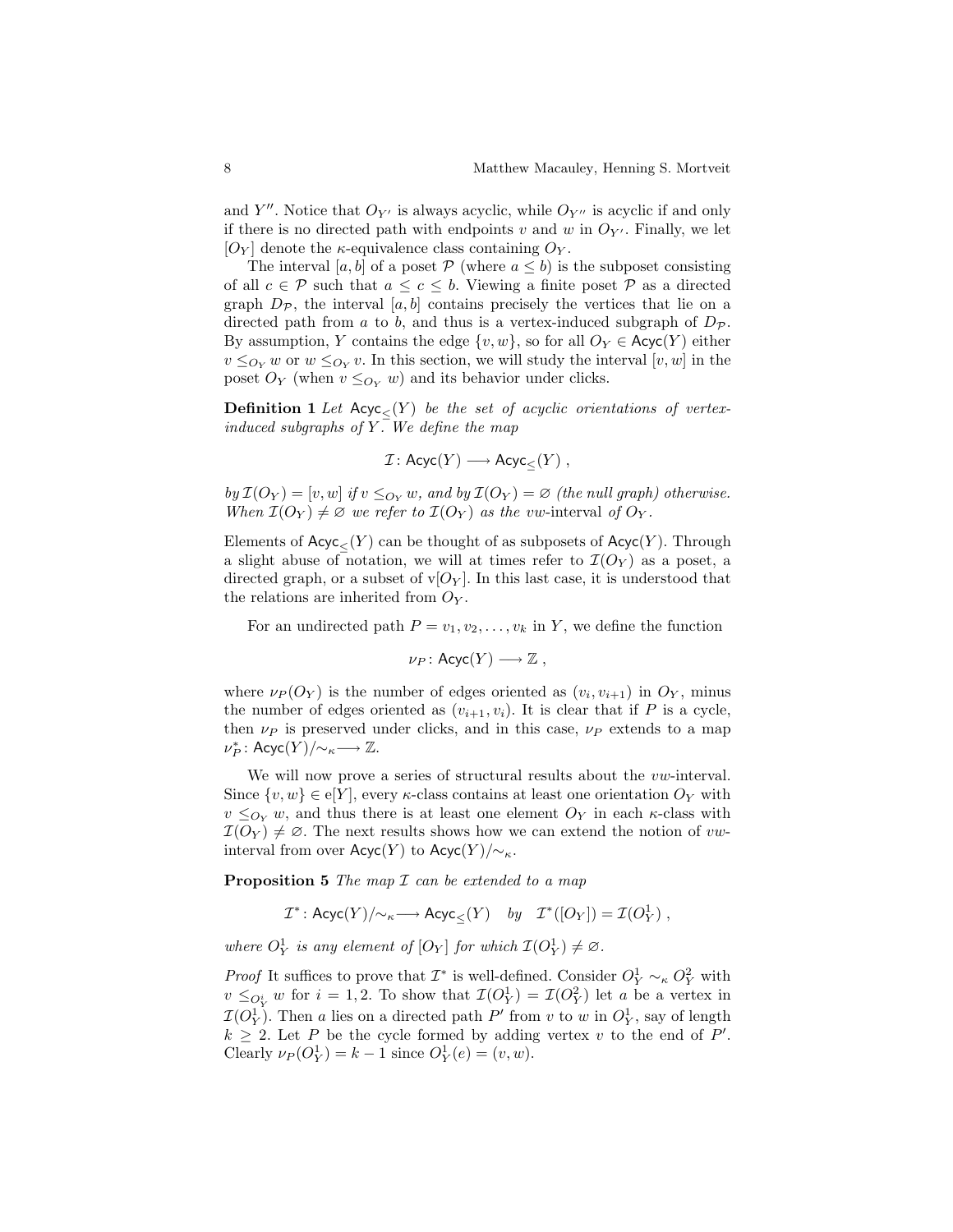By assumption,  $O_Y^2 \in [O_Y^1]$  with  $v \leq_{O_Y^2} w$ . Since  $\nu_P$  is constant on  $[O_Y^1]$ it follows from  $\nu_P(O_Y^1) = k - 1 = \nu_P(O_Y^2)$  that every edge of P' is oriented identically in  $O_Y^1$  and  $O_Y^2$ , and hence that every directed path  $P'$  in  $O_Y^1$ is contained in  $O_Y^2$  as well. The reverse inclusion follows by an identical argument. ⊓⊔

In light of Proposition [5,](#page-8-0) we define the vw-interval of a  $\kappa$ -class  $[O_Y]$  to be  $\mathcal{I}^*([O_Y])$ . The vw-interval will be central in understanding properties of click-sequences. First, we will make a simple observation without proof, which also appears in [\[16](#page-17-4)] in the context of admissible sequences in Coxeter theory.

<span id="page-9-0"></span>**Proposition 6** Let  $O_Y \in \text{Acyc}(Y)$ , let  $\mathbf{c} = c_1 c_2 \cdots c_m$  be an associated click-sequence, and consider any directed edge  $(v_1, v_2)$  in  $O_Y$ . Then the occurrences of  $v_1$  and  $v_2$  in c alternate, with  $v_1$  appearing first.

Because  $\{v, w\} \in \mathcal{E}[Y]$ , we can say more about the vertices in  $\mathcal{I}(O_Y)$ that appear between successive instances in  $v$  and  $w$  in a click-sequence.

**Proposition 7** Let  $O_Y \in \text{Acyc}(Y)$ , and let  $\mathbf{c} = c_1 c_2 \cdots c_m$  be an associated click-sequence that contain every vertex of  $\mathcal{I}(O_Y)$  at least once and with  $c_1 = v$ . Then every vertex of  $\mathcal{I}(O_Y)$  appears in c before any vertex in  $\mathcal{I}(O_Y)$ appears twice.

Proof The proof is by contradiction. Assume the statement is false, and let  $a \in \mathcal{I}(O_Y)$  be the first vertex whose second instance in c occurs before the first instance of some other vertex  $z \in \mathcal{I}(O_Y)$ . If  $a \neq v$ , then a is not a source in  $O_Y$ , and there exists a directed edge  $(a', a)$ . By Proposition [6,](#page-9-0) a' must appear in  $\bf{c}$  before the first instance of a, but also between the two first instances of  $a$ . This is impossible, because  $a$  was chosen to be the first vertex appearing twice in c. That only leaves  $a = v$ , and v must appear twice before the first instance of w. However, this contradicts the statement of Proposition [6](#page-9-0) because  $\{v, w\} \in \mathcal{e}[Y]$ . □

The next result shows that for any click-sequence **c** that contains every element in  $\mathcal{I}(O_Y)$  precisely once, we may assume without loss of generality that the vertices in  $\mathcal{I}(O_Y)$  appear consecutively.

<span id="page-9-1"></span>**Proposition 8** Let  $O_Y \in \text{Acyc}(Y)$  be an acyclic orientation with  $v \leq_{O_Y} w$ . If  $c = c_1c_2 \cdots c_m$  is an associated click-sequence containing precisely one instance of w, and no subsequent instances of vertices from  $\mathcal{I}(O_Y)$ , then there exists a click-sequence  $\mathbf{c}' = c_1' c_2' \cdots c_m'$  such that (i) there exists an interval  $[p, q]$  of  $N$  with  $c'_j \in \mathcal{I}(O_Y)$  iff  $p \leq j \leq q$ , and (ii)  $\mathbf{c}(O_Y) = \mathbf{c}'(O_Y)$ .

Proof We prove the proposition by constructing a desired click-sequence c ′′ from c through a series of transpositions where each intermediate clicksequence **c'** satisfies **c**( $O_Y$ ) = **c'**( $O_Y$ ). Such transpositions are said to have property  $T$ .

Let  $I = \mathcal{I}(O_Y)$ , and let A be the set of vertices in  $I^c = \mathbf{v}[Y] \setminus I$  that lie on a directed path in  $O<sub>Y</sub>$  to a vertex in I (vertices above I), and let B be the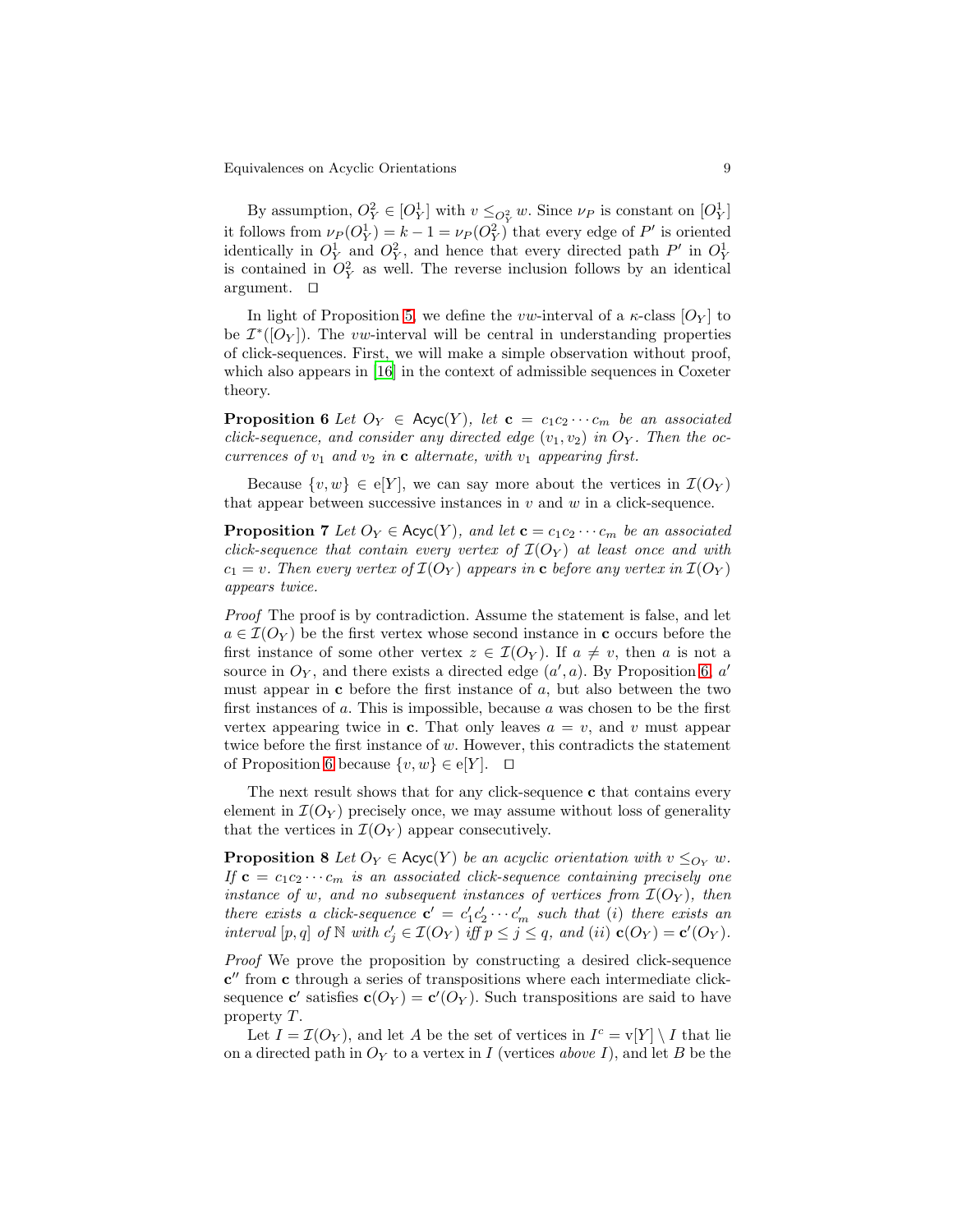set of vertices that lie on a directed path in  $\mathcal{O}_Y$  from a vertex in I (vertices below I). Let C be the complement of  $I \cup A \cup B$ . Two vertices  $c_i, c_j \in A \cup B$ with  $i < j$  for which there is no element  $c_k \in A \cup B$  with  $i < k < j$  are said to be tight. We will investigate when transpositions of tight vertices in a click-sequence c of  $O<sub>Y</sub>$  has property T, and we will see that this is always the case if  $c_i \in B$  and  $c_j \in A$ . Consider the intermediate acyclic orientation after applying successive clicks  $c_1c_2 \cdots c_{i-1}$  to  $O_Y$ . Obviously,  $c_i$  is a source. At this point, if  $c_j$  were not a source, then there would be an adjacent vertex  $a \in A$  with the edge  $\{a, c_i\}$  oriented  $(a, c_i)$ . For  $c_i$  to be clicked as usual (i.e., as a source), a must be clicked first, but this would break the assumption that  $c_i$  and  $c_j$  are tight. Therefore,  $c_i$  and  $c_j$  are both sources at this intermediate step, and so the vertices  $c_i, c_{i+1}, \ldots, c_j$  are an independent set of sources, and may be permuted in any manner without changing the image of the click sequence. Therefore, the transposition of  $c_i$  and  $c_j$  in c has property T, as claimed. By iteratively transposing tight pairs in c, we can construct a click-sequence with the property that every vertex in  $A$  comes before every vertex in  $B$ . In light of this, we may assume without loss of generality that **c** has this property.

The next step is to show that we can move all vertices in  $A$  before  $v$ , and all vertices in B after  $w$  via transpositions having property  $T$ . Let  $a$  be the first vertex in A appearing after  $v$  in the click sequence c. We claim that the transposition moving  $a$  to the position directly preceding  $v$  has property T. This is immediate from the observation that when  $v$  is to be clicked,  $a$ is a source as well, by the definition of A, thus it may be clicked before  $v$ , without preventing subsequent clicks of vertices up until the original position of  $a$ . Therefore, we may one-by-one move the vertices in  $A$  that are between v and w, in front of v. An analogous argument shows that we may move the vertices in  $B$  that appear before  $w$  to a position directly following w. In the resulting click-sequence  $\mathbf{c}'$ , the only vertices between v and w are either in  $I$  or  $C$ . The subgraph of the directed graph  $O<sub>Y</sub>$  induced by  $C$  is a disjoint union of weakly connected components, and none of the vertices are adjacent to I. By definition of A and B, there cannot exist a directed edge  $(c, a)$  or  $(b, c)$ , where  $a \in A$ ,  $b \in B$ , and  $c \in C$ . Thus for each weakly connected component of C, the vertices in the component can be moved within  $c'$ , preserving their relative order, to a position either  $(i)$  directly after the vertices in  $A$  and before  $v$ , or  $(ii)$  directly after  $w$  and before the vertices of  $B$ . Call this resulting click-sequence  $c''$ . As we just argued, all the transpositions occurring in the rearrangement  $\mathbf{c} \mapsto \mathbf{c}''$  has property T, and  $c''$  contains all of the vertices in  $I$  in consecutive order, and this proves the result. ⊓⊔

We remark that the last two results together imply that for the interval [p, q] in the statement of Proposition [8,](#page-9-1)  $c_p = v$ ,  $c_q = w$ , and the sequence  $c_p c_{p+1} \cdots c_q$  contains every vertex in  $\mathcal{I}(O_Y)$  precisely once. A simple induction argument implies the following.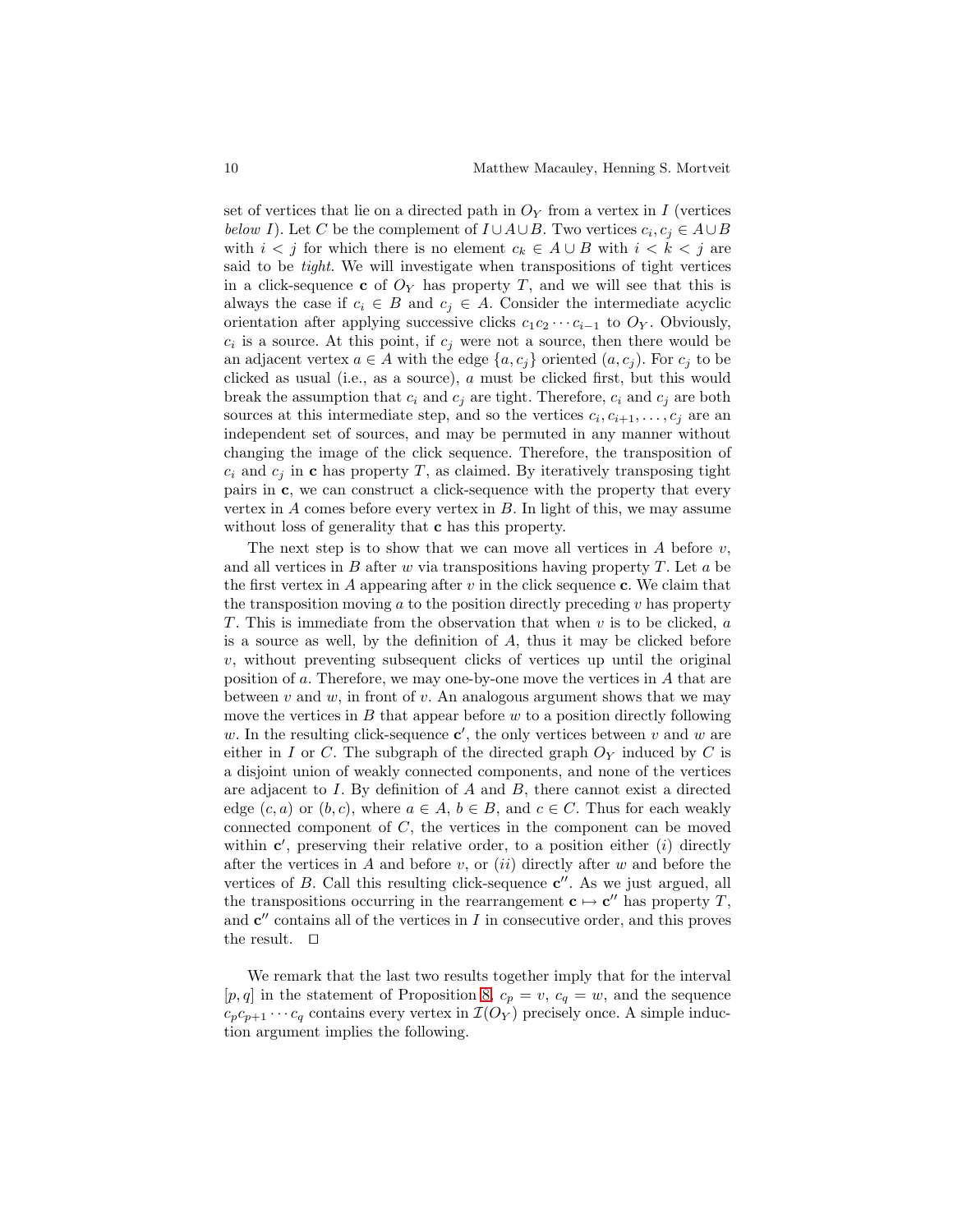**Corollary 2** Suppose that  $O_Y \in \text{Acyc}(Y)$  with  $v \leq_{O_Y} w$ , and let  $\mathbf{c} =$  $c_1c_2 \cdots c_m$  be a click-sequence where w appears k times. Then there exists a click-sequence  $\mathbf{c}' = c_1' c_2' \cdots c_m'$  such that (i) there are k disjoint intervals  $[p_i, q_i]$  of  $\mathbb N$  such that  $c_j \in \mathcal{I}(O_Y)$  iff  $p_i \leq j \leq q_i$  for some i, and (ii)  $\mathbf{c}(O_Y) = \mathbf{c}'(O_Y).$ 

*Proof* The argument is by induction on k. When  $k = 1$ , the statement is simply Proposition [8.](#page-9-1) Suppose the statement holds for all  $k \leq N$ , for some  $N \in \mathbb{N}$ , and let **c** be a click-sequence containing  $N + 1$  instances of w. Let  $c_{\ell}$  be the second instance of v in c, and consider the two click-sequences  $\mathbf{c}_i := c_1 c_2 \cdots c_{\ell-1}$  and  $\mathbf{c}_f := c_{\ell} c_{\ell+1} \cdots c_m$ . By Proposition [8,](#page-9-1) there exists an interval  $[p_1, q_1]$  with  $p_1 < q_1 < \ell$ , and by the induction hypothesis, there exists k intervals  $[p_2, q_2], \ldots, [p_{k+1}, q_{k+1}]$  with  $\ell \leq p_2 < q_2 < \cdots < p_{k+1} <$  $q_{k+1}$  such that if  $c_j \in \mathcal{I}(O_Y)$ , then  $p_i \leq j \leq q_i$  for some  $i = 1, \ldots, k+1$ . □

Let  $\eta_e$ : Acyc $(Y) \longrightarrow$  Acyc $(Y')$  be the restriction map that sends  $O_Y$  to  $O_{Y'}$ . Clearly, this map extends to a map  $η_e^*$ : Acyc(Y)/∼<sub>κ</sub> → Acyc(Y')/∼<sub>κ</sub>. Define

$$
\mathcal{I}_e^*\colon \mathsf{Acyc}(Y')/\!\!\!\sim_\kappa\longrightarrow \mathsf{Acyc}_\le(Y)
$$

by  $\mathcal{I}_{e}^{*}([O_{Y'}]) = \mathcal{I}(O_Y^1)$  for any  $O_Y^1 \in [O_Y]$  such that  $\eta_{e}^{*}([O_Y]) = [O_{Y'}]$  with  $|\mathcal{I}(O_Y^1)| \geq 3$ , and  $\mathcal{I}_e^*([O_{Y'}]) = \{v,w\}$  if no such acyclic orientation  $O_Y^1$ exists.

<span id="page-11-1"></span>**Proposition 9** The map  $\mathcal{I}_e^*$  is well-defined, and the diagram

$$
\begin{CD} \mathsf{Acyc}(Y)/{\sim_\kappa} \xrightarrow{\mathcal{I}^*} \mathsf{Acyc}_{\leq}(Y) \\ \eta_e^* & \xrightarrow{\quad \ \ \gamma} \\ \mathsf{Acyc}(Y')/{\sim_\kappa} \end{CD}
$$

commutes.

*Proof* Let  $[O_{Y'}] \in \text{Acyc}(Y')/\sim_{\kappa}$ . If there is at most one orientation  $O_Y \in$  $Acyc(Y)$  such that  $|\mathcal{I}(O_Y)| \geq 3$  and  $\eta_e(O_Y) \in [O_{Y'}],$  or if all orientations of the form  $O_Y^1$  in the definition of  $\mathcal{I}_e^*$  are  $\kappa$ -equivalent, then both statements of the proposition are clear. Assume therefore that there are acyclic orientations  $O_Y^{\pi}, O_Y^{\sigma} \in \mathsf{Acyc}(Y)$  with  $O_Y^{\pi} \nsim_{\kappa} O_Y^{\sigma}$ , but  $\eta_e^*([O_Y^{\pi}]) = \eta_e^*([O_Y^{\sigma}])$  and  $|\mathcal{I}(O_Y^{\pi})|, |\mathcal{I}(O_Y^{\sigma})| \geq 3.$  It suffices to prove that in this case,

<span id="page-11-0"></span>
$$
\mathcal{I}(O_Y^{\pi}) = \mathcal{I}(O_Y^{\sigma}). \tag{7}
$$

This is equivalent to showing that the set of vw-paths (directed paths from v to w) in  $O_{Y'}^{\pi}$  is the same as the set of vw-paths in  $O_{Y'}^{\sigma}$ . From this it will also follow that the diagram commutes. By assumption, both of these orientations contain at least one  $vw$ -path. We will consider separately the cases when these orientations share or do not share a common vw-path.

Case 1:  $O_{Y'}^{\pi}$  and  $O_{Y'}^{\sigma}$  share no common vw-path. Let  $P_1$  be a length $k_1$  vw-path in  $O_{Y'}^{\pi}$ , and let  $P_2$  be a length- $k_2$  vw-path in  $O_{Y'}^{\sigma}$ . Suppose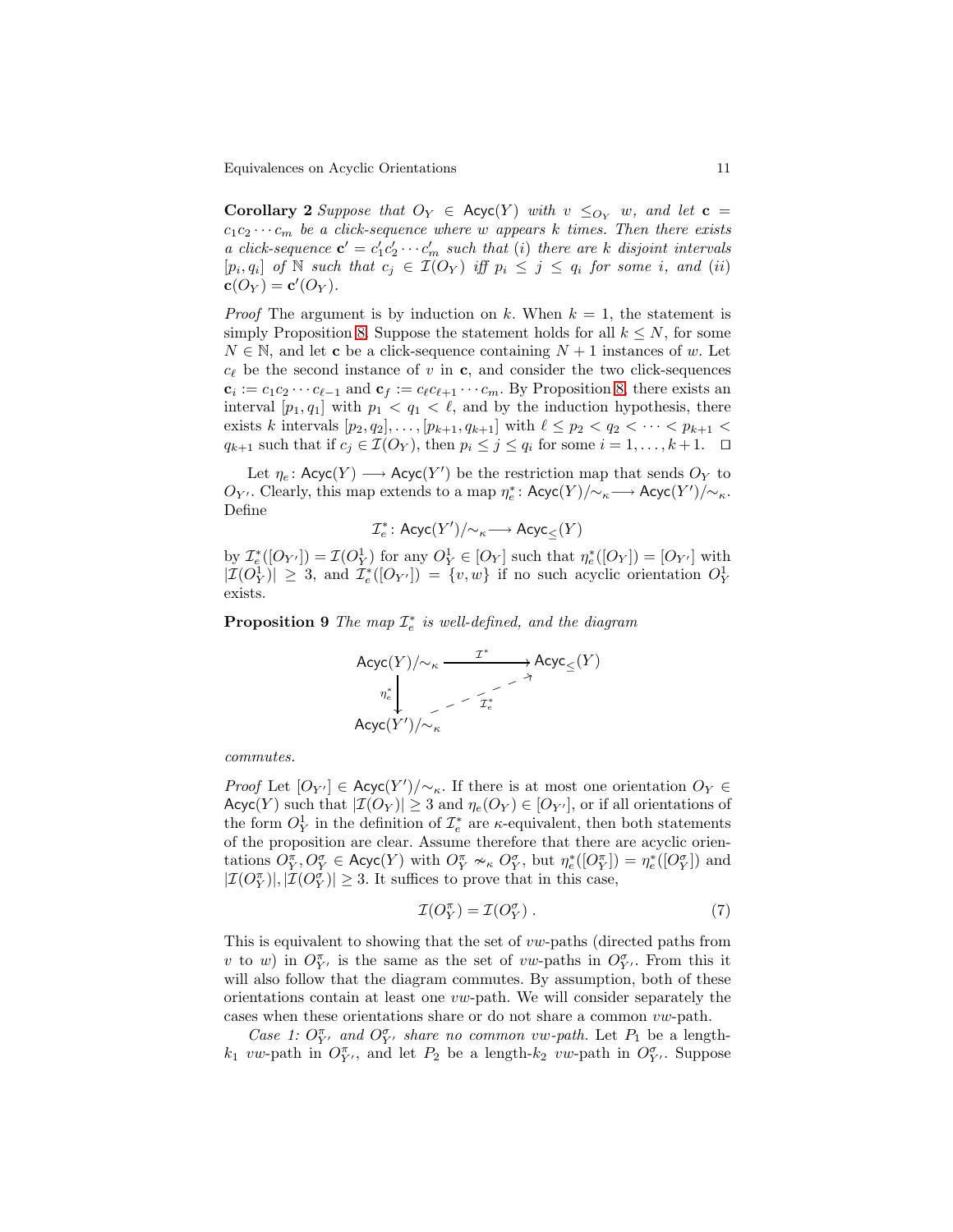that in  $O_{Y}^{\pi}$ , there are  $k_2^+$  edges along  $P_2$  oriented from v to w, and  $k_2^-$  edges oriented from  $w$  to  $v$ . Likewise, suppose that in  $O_{Y'}^{\sigma}$  there are  $k_1^+$  edges along  $P_1$  oriented from v to w, and  $k_1^-$  edges oriented from w to v. If  $C = P_1 P_2^{-1}$ (the cycle formed by traversing  $P_1$  followed by  $P_2$  in reverse), then

$$
\nu_C(O_{Y'}^{\pi}) = k_1^+ + k_1^- + k_2^- - k_2^+, \qquad \nu_C(O_{Y'}^{\sigma}) = k_1^+ - k_1^- - k_2^- - k_2^+.
$$

Equating these values yields  $k_1^- + k_2^- = 0$ , and since these are non-negative integers,  $k_1^- = k_2^- = 0$ . We conclude that  $P_1$  is a vw-path in  $O_{Y'}^{\sigma}$  and  $P_2$ is a vw-path in  $O_{Y'}^{\pi}$ , contradicting the assumption that  $O_{Y'}^{\pi}$  and  $O_{Y'}^{\sigma}$  share no common vw-paths.

Case 2:  $O_{Y'}^{\pi}$  and  $O_{Y'}^{\sigma}$  share a common vw-path  $P_1$ , say of length  $k_1$ . If these are the only vw-paths, we are done. Otherwise, assume without loss of generality that  $P_2$  is another vw-path in  $O_{Y'}^{\pi}$ , say of length  $k_2$ . Then if  $C = P_1 P_2^{-1}$ , we have  $\nu_C(O_{Y'}^{\pi}) = k_1 - k_2$ , and hence  $\nu_C(O_{Y'}^{\sigma}) = k_1 - k_2$ . Therefore,  $P_2$  is a vw-path in  $O_{Y'}^{\sigma}$  as well. Because  $P_2$  was arbitrary, we conclude that  $O_{Y'}^{\pi}$ , and  $O_{Y'}^{\sigma}$  share the same set of *vw*-paths. Since Case 1 is impossible, we have established [\(7\)](#page-11-0), and the proof is complete. ⊓⊔

Let  $O_Y \in \text{Acyc}(Y)$  and assume  $I = \mathcal{I}(O_Y)$  has at least two vertices. We write  $Y_I$  for the graph formed from Y by contracting all vertices in I to a single vertex denoted  $V_I$ . If I only contains v and w then  $Y_I = Y''_e$ . Moreover,  $O_Y$  gives rise to an orientation  $O_{Y_I}$  of  $Y_I$ , and this orientation is clearly acyclic.

<span id="page-12-0"></span>**Proposition 10** Let  $O_Y^1, O_Y^2 \in \text{Acyc}(Y)$  and assume  $\mathcal{I}(O_Y^1) = \mathcal{I}(O_Y^2)$ . If  $O_Y^1 \nsim \nolimits_{\kappa} O_Y^2$  then  $[O_{Y_I}^1] \nsim \nolimits_{\kappa} [O_{Y_I}^2]$ .

*Proof* We prove the contrapositive statement. Set  $I = \mathcal{I}(O_Y^1)$ , suppose  $|I|$  = k, and let  $v_1v_2\cdots v_k$  be a linear extension of I. For any click-sequence  $c_I$ between two acyclic orientations  $O_{Y_I}^1$  and  $O_{Y_I}^2$  in Acyc $(Y_I)$ , let c be the click-sequence formed by replacing every occurrence of  $c_i = V_I$  in  $c_I$  by the sequence  $v_1 \cdots v_k$ . Then  $\mathbf{c}(O_Y^1) = O_Y^2$  and  $O_Y^1 \sim_{\kappa} O_Y^2$  as claimed.  $\Box$ 

#### 6 Proof of Theorem [1](#page-7-1)

In this section, we will utilize the results in the previous section to establish a bijection from  $\text{Acyc}(Y)/\sim_\kappa$  to  $(\text{Acyc}(Y'_e)/\sim_\kappa \cup \text{Acyc}(Y''_e)/\sim_\kappa$ ) for any cycle-edge e, which will in turn imply Theorem [1.](#page-7-1)

For  $[O_Y] \in \mathsf{Acyc}(Y)/\!\!\sim_{\kappa}$ , let  $O_Y^{\pi}$  denote an orientation in  $[O_Y]$  such that  $\pi = v\pi_2 \cdots \pi_n$  and  $w = \pi_i$  for *i* minimal. Define the map

$$
\Theta: \text{Acyc}(Y)/\!\!\sim_{\kappa} \longrightarrow (\text{Acyc}(Y')/\!\!\sim_{\kappa}) \bigcup (\text{Acyc}(Y'')/\!\!\sim_{\kappa})
$$
 (8)

by

$$
[O_Y] \stackrel{\Theta}{\longmapsto} \begin{cases} [O_{Y''}^{\pi}], & \exists O_Y^{\pi} \in [O_Y] \text{ with } \pi = v w \pi_3 \cdots \pi_n \\ [O_{Y'}^{\pi}], & \text{otherwise.} \end{cases} \tag{9}
$$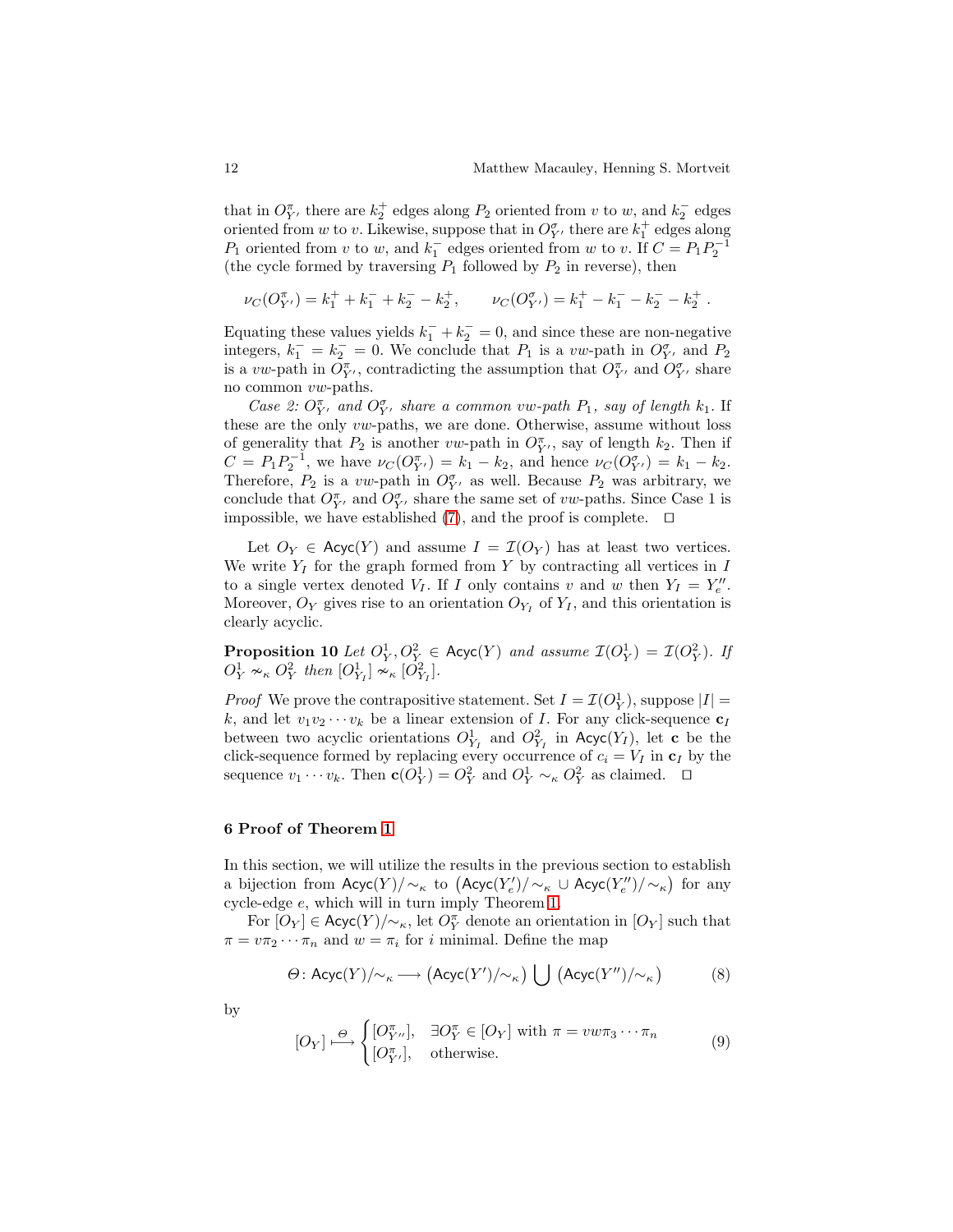Note that  $[O_Y]$  is mapped into  $\mathsf{Acyc}(Y'') / \sim_{\kappa}$  if and only if the only vertices in  $\mathcal{I}_e^*([O_Y])$  are v and w. Since  $\kappa$ -equivalence over Y implies  $\kappa$ equivalence over Y',  $\Theta$  does not depend on the choice of  $\pi$ , and is thus well-defined. The results we have derived for the  $vw$ -interval now allow us to establish the following:

#### <span id="page-13-0"></span>**Theorem 2** The map  $\Theta$  is a bijection.

*Proof* We first prove that  $\Theta$  is surjective. Let  $I = \{v, w\}$  and consider an element  $[O_{Y''}] \in \text{Acyc}(Y'') / \sim_{\kappa}$  with  $O_{Y''}^{\pi} \in [O_{Y''}]$  where  $\pi = V_I \pi_2 \cdots \pi_{n-1}$ . Let  $\pi^+ = v w \pi_2 \cdots \pi_{n-1} \in S_Y$ . Clearly  $[O_Y^{\pi^+}] \in \text{Acyc}(Y)/\sim_{\kappa}$  is mapped to  $[O_{Y''}]$  by  $\Theta$ .

Next, consider an element  $[O_{Y'}] \in \text{Acyc}(Y') / \sim_{\kappa}$ . If there is no element  $O_{Y'}^{\pi}$  of  $[O_{Y'}]$  such that  $\pi = v w \pi_3 \cdots \pi_n$ , then no elements of  $[O_Y]$  are of this form either, and by definition  $[O_{Y'}]$  has a preimage under  $\Theta$ . We are left with the case where  $[O_{Y'}]$  contains an element  $O_{Y'}^{\pi}$ , such that  $\pi = v w \pi_3 \cdots \pi_n$ , and we must show that there exists  $O_{Y'}^{\pi'} \in [O_{Y'}]$  such that  $[O_{Y}^{\pi'}]$  $_{Y}^{\pi}$ ] contains no element of the form  $O_Y^{\sigma}$  with  $\sigma = v w \sigma_3 \cdots \sigma_n$ . Note that if  $\sigma = v w \sigma_3 \cdots \sigma_n$ , then the vertices in  $\mathcal{I}(O_Y^{\sigma})$  are precisely v and w. If the orientation  $O_{Y'}$  had a directed path from v to w, then the corresponding orientation  $O_Y \in \mathsf{Acyc}(Y)$ formed by adding the edge  $e$  with orientation  $(v, w)$  has vw-interval of size at least 3, so by Proposition [5,](#page-8-0) the acyclic orientation  $O_Y$  cannot be  $\kappa$ equivalent to any orientation  $O_Y^{\sigma}$  such that  $\sigma = v w \sigma_3 \cdots \sigma_n$ .

Thus it remains to consider the case when  $[O_{Y'}]$  contains no acyclic orientation with a directed path from  $v$  to  $w$ . Pick any simple undirected path  $P'$  from v to w in Y', which exists because e is a cycle-edge. Choose an orientation in  $[O_{Y'}]$  for which  $\nu_{P'}$  is maximal. Without loss of generality we may assume that  $O_{Y'}$  is this orientation. Let  $O_Y \in \text{Acyc}(Y)$  be the orientation that agrees with  $O_{Y'}$ , and with e oriented as  $(w, v)$ . Since we have assumed that there is no directed path from  $v$  to  $w$  this orientation is acyclic. We claim that for any  $\sigma = v w \sigma_3 \cdots \sigma_n$  one has  $O_Y^{\sigma} \notin [O_Y]$ . To see this, assume the statement is false. Let  $P$  be the undirected cycle in Y formed by adding the edge  $e$  to the path  $P'$ . Because  $e$  is oriented as  $(v, w)$  in  $O_Y^{\sigma}$  and as  $(w, v)$  in  $O_Y$ , we have  $\nu_P(O_Y^{\sigma}) = \nu_{P'}(O_{Y'}^{\sigma}) - 1$  and  $\nu_P(O_Y) = \nu_{P'}(O_{Y'}) + 1$ . If  $O_Y$  and  $O_Y^{\sigma}$  were  $\kappa$ -equivalent, then

$$
\nu_{P'}(O_{Y'}^{\sigma}) - 1 = \nu_P(O_Y^{\sigma}) = \nu_P(O_Y) = \nu_{P'}(O_Y) + 1,
$$

and thus  $\nu_{P'}(O_{Y'}^{\sigma}) = \nu_{P'}(O_Y) + 2$ . Any click sequence mapping  $O_Y$  to  $O_Y^{\sigma}$  is a click-sequence from  $O_{Y'}$  to  $O_{Y'}^{\sigma}$ . Therefore,  $O_{Y'}^{\sigma} \in [O_{Y'}]$ , which contradicts the maximality of  $\nu_{P'}(O_{Y'})$ . We therefore conclude that  $O_Y^{\sigma} \notin [O_Y]$ , that  $\Theta(|O_Y|) = |O_{Y'}|$ , and hence that  $\Theta$  is surjective.

We next prove that  $\Theta$  is an injection. By Proposition [10](#page-12-0) (with  $I =$  $\{v, w\}$ ),  $\Theta$  is injective when restricted to the preimage of  $[O_{Y''}]$  under  $\Theta$ . Thus it suffices to show that every element in  $Acyc(Y') / \sim_{\kappa}$  has a unique preimage under  $\Theta$ . By Proposition [9,](#page-11-1) every preimage of  $[O_{Y'}]$  must have the same vw-interval I, containing  $k > 2$  vertices. Suppose there were preimages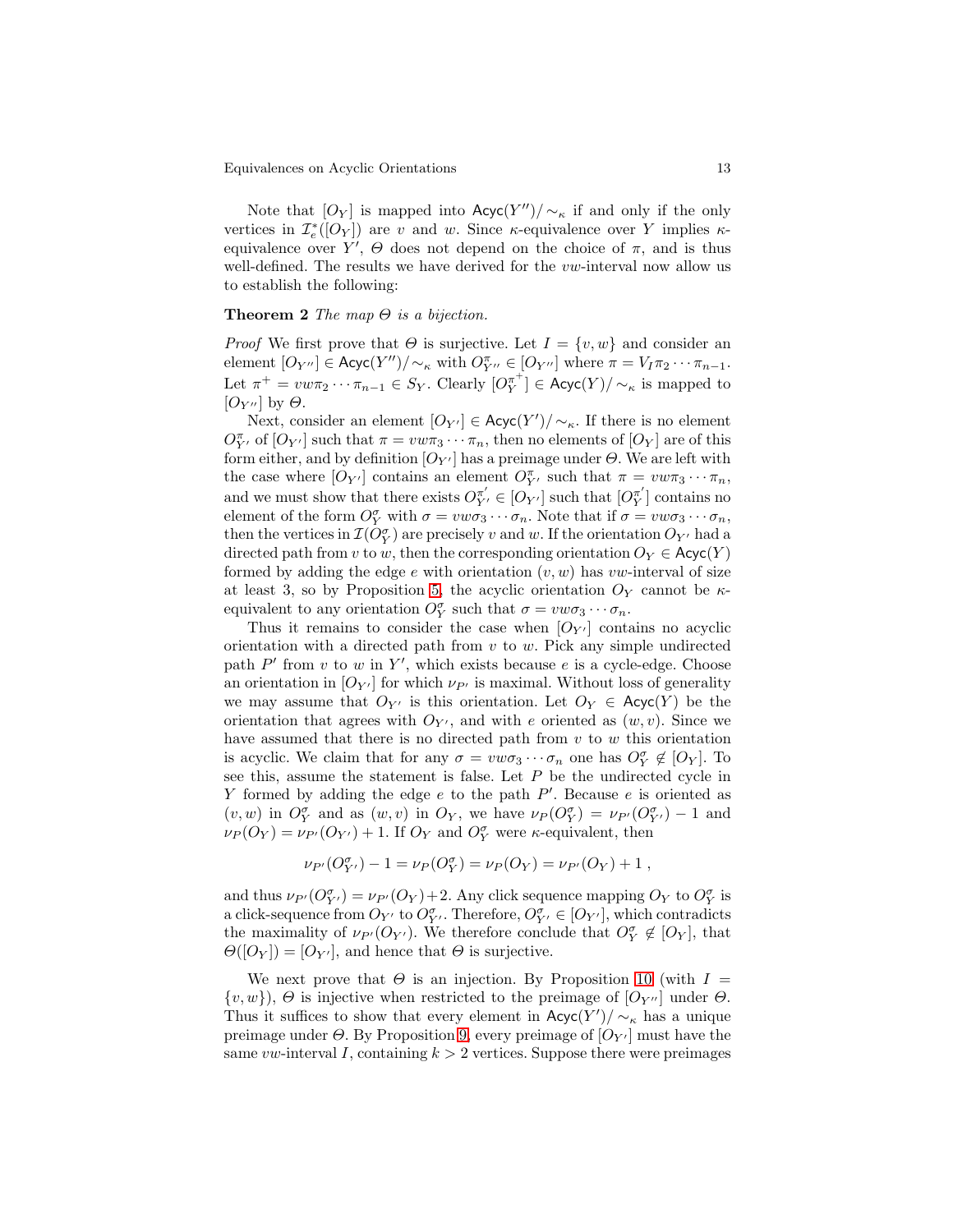$[O_Y^{\pi}] \neq [O_Y^{\sigma}]$  of  $[O_{Y'}]$ . By Proposition [10,](#page-12-0) it follows that  $O_{Y_I}^{\pi} \nsim_{\kappa} O_{Y_I}^{\sigma}$ . We will now show that this leads to a contradiction.

Assume that  $\mathbf{c} = c_1 \cdots c_m$  is a click-sequence from  $O_{Y'}^{\pi}$  to  $O_{Y'}^{\sigma}$ . If one of  $\pi$  or  $\sigma$  is not  $\kappa$ -equivalent to a permutation with vertices v and w in succession, then their corresponding  $\kappa$ -classes would be unchanged by the removal of edge e. In light of this, we may assume that  $\pi = v\pi_2 \dots \pi_{n-1}w$ and  $\sigma = v\sigma_2 \dots \sigma_{n-1}w$ , and thus that  $c_1 = v$  and  $c_m = w$ . By Proposition [8,](#page-9-1) we may assume that the vertices in  $I$  appear in  $\mathbf c$  in some number of disjoint consecutive "blocks," i.e., subsequences of the form  $c_i \cdots c_{i+k-1}$ . Replacing each of these blocks with  $V_I$  yields a click-sequence from  $O_{Y_I}^{\pi}$  to  $O_{Y_I}^{\sigma}$ , contradicting the fact that  $O_{Y_I}^{\pi} \nsim_{\kappa} O_{Y_I}^{\sigma}$ . Therefore, no such click sequence c exists, and  $\Theta$  must be an injection, and the proof is complete.  $\Box$ 

Clearly, Theorem [2](#page-13-0) implies Theorem [1.](#page-7-1) It is also interesting to note that the bijection  $\beta_e$ : Acyc $(Y) \longrightarrow$  Acyc $(Y'_e) \cup$  Acyc $(Y''_e)$  in [\(3\)](#page-3-2) does not extend to a map on  $\kappa$ -classes.

### 7 Discrete Dynamical Systems, Coxeter Groups, Node-firing Games, and Quiver Representations

We conclude with a brief discussion of how the equivalence relations studied in this paper arise in various areas of mathematics. The original motivation came from the authors' interest in sequential dynamical systems (SDSs). The equivalence relation  $\sim_Y$  arises naturally in the study of functional equivalence of these systems. This can be seen as follows. Given a graph Y with vertex set  $\{1, 2, \ldots, n\}$  as above, a state  $x_v \in K$  is assigned to each vertex v of Y for some finite set K. The *system state* is the tuple consisting of all the vertex states, and is denoted  $x = (x_1, \ldots, x_n) \in K^n$ . The sequence of states associated to the 1-neighborhood  $B_1(v; Y)$  of v in Y (in some fixed order) is denoted  $x[v]$ . A sequence of vertex functions  $(f_i)_i$  with  $f_i: K^{d(i)+1} \longrightarrow K$ induces Y-local functions  $F_i: K^n \longrightarrow K^n$  of the form

$$
F_i(x_1,\ldots,x_n)=(x_1,\ldots,x_{i-1},f_i(x[i]),x_{i+1},\ldots,x_n).
$$

The sequential dynamical system map with update order  $\pi = (\pi_i)_i \in S_Y$  is the function composition

$$
[\mathfrak{F}_Y, \pi] = F_{\pi(n)} \circ F_{\pi(n-1)} \circ \cdots \circ F_{\pi(2)} \circ F_{\pi(1)} . \tag{10}
$$

By construction, if  $\pi \sim_Y \pi'$  holds then  $[\mathfrak{F}_Y, \pi]$  and  $[\mathfrak{F}_Y, \pi']$  are identical as functions. Thus,  $\alpha(Y)$  is an upper bound for the number of functionally non-equivalent  $SDS$  maps that can be generated over the graph Y for a fixed sequence of vertex functions. For any graph  $Y$ , there exist  $Y$ -local functions for which this bound is sharp  $[11]$ . A weaker form of equivalence is cycle equivalence, which means that the dynamical system maps are conjugate (using the discrete topology) when restricted to their sets of periodic points.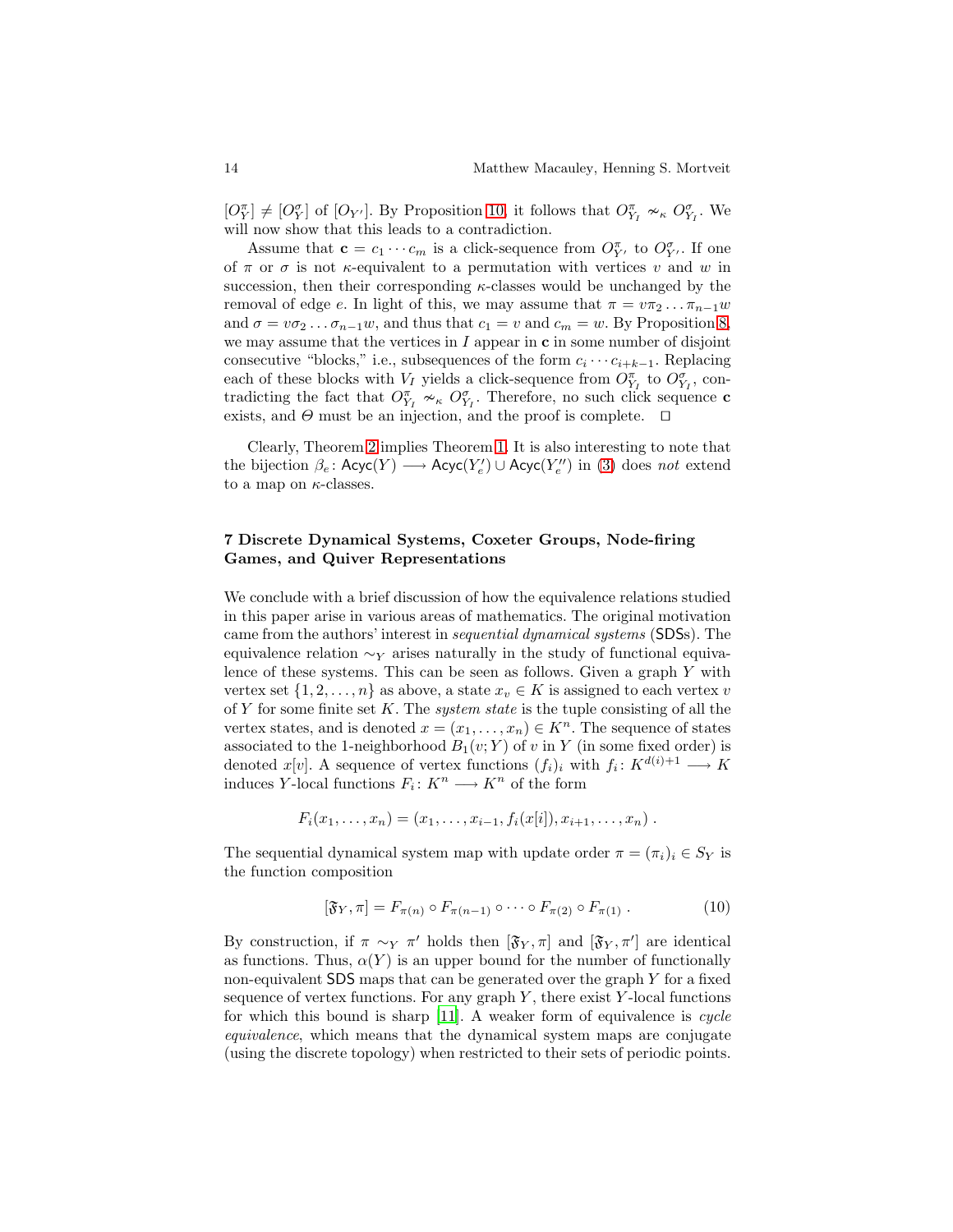In the language of graph theory, this means their periodic orbits are isomorphic as directed graphs. The following result shows how  $κ$ - and  $δ$ -equivalent update orders yield dynamical system maps that are cycle equivalent.

**Theorem 3** For any finite set K of vertex states, and for any  $\pi \in S_Y$ , the SDS maps  $[\mathfrak{F}_Y, \pi]$  and  $[\mathfrak{F}_Y, \sigma_s(\pi)]$  are cycle equivalent. For vertex states  $K = \mathbb{F}_2$  the SDS maps  $[\mathfrak{F}_Y, \pi]$  and  $[\mathfrak{F}_Y, \boldsymbol{\rho}(\pi)]$  are cycle equivalent as well.

We refer to [\[8\]](#page-17-6) for the proof of this result. Two sequential dynamical systems are cycle equivalent if their phase space digraphs are isomorphic when restricted to the cycles. The paper [\[8](#page-17-6)] contains additional background on equivalences of sequential dynamical systems as well as applications of  $\kappa$ -equivalence to the structural properties of their phase spaces.

There is also a connection between  $\kappa$ -equivalence and the theory of Coxeter groups. There is a natural bijection between the set of C oxeter elements  $\prod_i s_{\pi(i)}$  of a Coxeter group (see, e.g. [\[1\]](#page-16-0)) with generators  $s_i$  for  $1 \leq i \leq n$  and Coxeter graph  $Y$  (ignoring order labels), and the set of equivalence classes  $[\pi]_Y$ . This is clear since the commuting generators are precisely those that are not connected in Y. Let  $C(W, S)$  denote the set of Coxeter elements of a Coxeter group W with generating set  $S = \{s_1, \ldots, s_n\}$ . It is shown in [\[14](#page-17-7)] that there is a bijection

$$
C(W, S) \longrightarrow \text{Acyc}(Y) . \tag{11}
$$

Moreover, conjugating a Coxeter element  $\prod s_{\pi(i)}$  by  $s_{\pi(1)}$  corresponds to a cyclic shift, i.e.,

$$
s_{\pi(1)}(s_{\pi(1)}s_{\pi(2)}\cdots s_{\pi(n)})s_{\pi(1)} = s_{\pi(2)}\cdots s_{\pi(n)}s_{\pi(1)},
$$
\n(12)

since each generator  $s_i$  is an involution. Thus  $\kappa(Y)$  is an upper bound for the number of conjugacy classes of Coxeter elements of a Coxeter group that has (unlabeled) Coxeter graph  $Y$ . This bound is known to be sharp in certain cases [\[15\]](#page-17-3), but sharpness in the general case is still an open question.

Click-sequences are closely related to c-admissible sequences of a Coxeter element c. Recently, the structure of these sequences was studied and used to prove that a power of a Coxeter element of an infinite group is reduced [\[16](#page-17-4)].

The *chip-firing* game was introduced by Björner, Lovász, and Shor [\[2](#page-16-1)]. It is played over an undirected graph  $Y$ , and each vertex is given some number (possibly zero) of chips. If vertex  $i$  has degree  $d_i$ , and at least  $d_i$ chips, then a legal move (or a "click") of vertex  $i$  is a transfer of one chip to each neighboring vertex. This may be viewed as a generalization of a sourceto-sink move for acyclic orientations where the out-degree of a vertex plays the role of the chip count. The chip-firing game is closely related to the numbers game  $[1]$ . In the numbers game over a graph Y, the legal sequences of moves are in 1–1 correspondence with the reduced words of the Coxeter group with Coxeter graph  $Y$ . For an excellent summary and comparison of these games, see [\[4](#page-17-8)].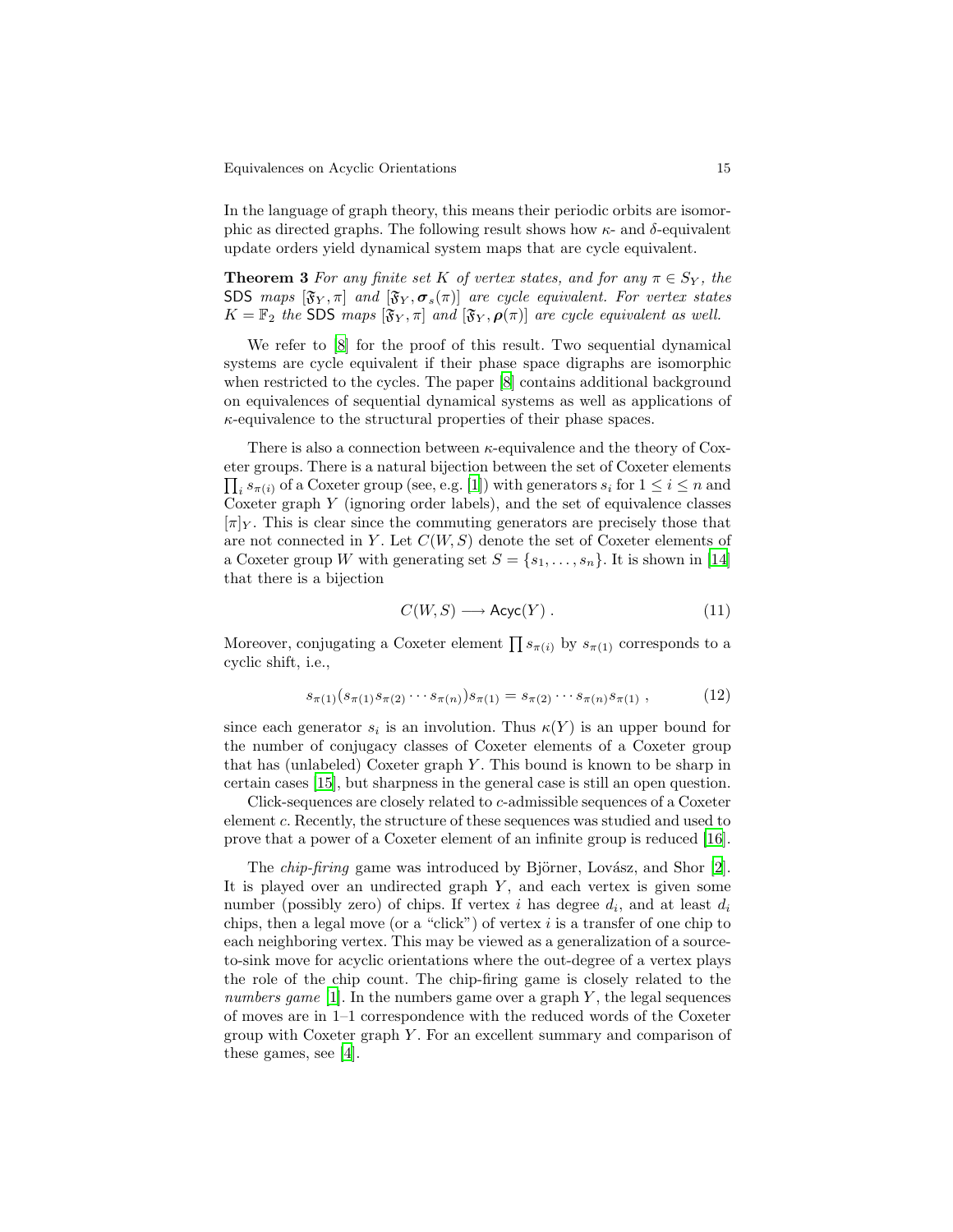A quiver is a finite directed graph (loops and multiple edges are allowed), and appears primarily in the study of representation theory. A quiver Q with a field  $K$  gives rise to a path algebra  $KQ$ , and there is a natural correspondence between  $KQ$ -modules, and K-representations of  $Q$ . In fact, there is an equivalence between the categories of quiver representations, and modules over path algebras. A path algebra is finite-dimensional if and only if the quiver is acyclic, and the modules over finite-dimensional path algebras form a reflective subcategory. A reflection functor maps representations of a quiver  $Q$  to representations of a quiver  $Q'$ , where  $Q'$  differs from  $Q$  by a source-to-sink operation [\[10](#page-17-9)]. We note that while the composition of  $n$ source-to-sink operations (one for each vertex) maps a quiver back to itself, the corresponding composition of reflection functors is not the identity, but rather a Coxeter functor. In fact, the same result in [\[16](#page-17-4)] about powers of Coxeter elements being reduced was proven previously using techniques from the representation theory of quivers [\[6](#page-17-10)].

We conclude with a remark on the evaluation of the functions  $\alpha(Y)$  and  $\kappa(Y)$ . They both satisfy recurrences under edge deletion and contraction, and may be computed through evaluations of the Tutte polynomial  $T_Y$  of Y. It is well-known that  $\alpha(Y) = T_Y(2,0)$ , and in [\[9](#page-17-0)], we showed that  $\kappa(Y) =$  $T_Y(1,0)$ . Other quantities counted by  $T_Y(1,0)$  include the number of acyclic orientations of Y with a unique sink at a fixed vertex  $[5]$ , and the Möbius invariant of the intersection lattice of the graphic hyperplane arrangement of Y [\[12](#page-17-12)]. Some of the results in this paper have a natural interpretation in the language of the Tutte polynomial. For example, Corollary [1](#page-7-2) tells us that a connected graph Y is bipartite if and only if  $T_Y(1,0)$  is odd. Proposition [4](#page-7-3) implies that  $n \cdot T_Y(1,0) \leq T_Y(2,0)$ . We also point out a previous study of the Tutte polynomial in the context of the chip-firing game [\[7\]](#page-17-13). We hope this paper will motivate further explorations of the connections between these topics, as also provide insights useful to some of the open problems in Coxeter theory, in particular the sharpness of the bound  $\kappa(Y)$  for the enumeration of conjugacy classes of Coxeter elements.

Acknowledgements Both authors are grateful to the NDSSL group at Virginia Tech for the support of this research. Special thanks to Ed Green and Ken Millett for helpful discussions and feedback, and to William Y. C. Chen for valuable advise regarding the preparation and structuring of this paper. The work was partially supported by Fields Institute in Toronto, Canada.

#### References

- <span id="page-16-0"></span>1. A. Björner and F. Brenti. Combinatorics of Coxeter Groups. Springer-Verlag, New York, 2005.
- <span id="page-16-1"></span>2. A. Björner, L. Lovász, and P. Shor. Chip-firing games on graphs.  $Euro$ pean Journal of Combinatorics, 12:283–291, 1991.